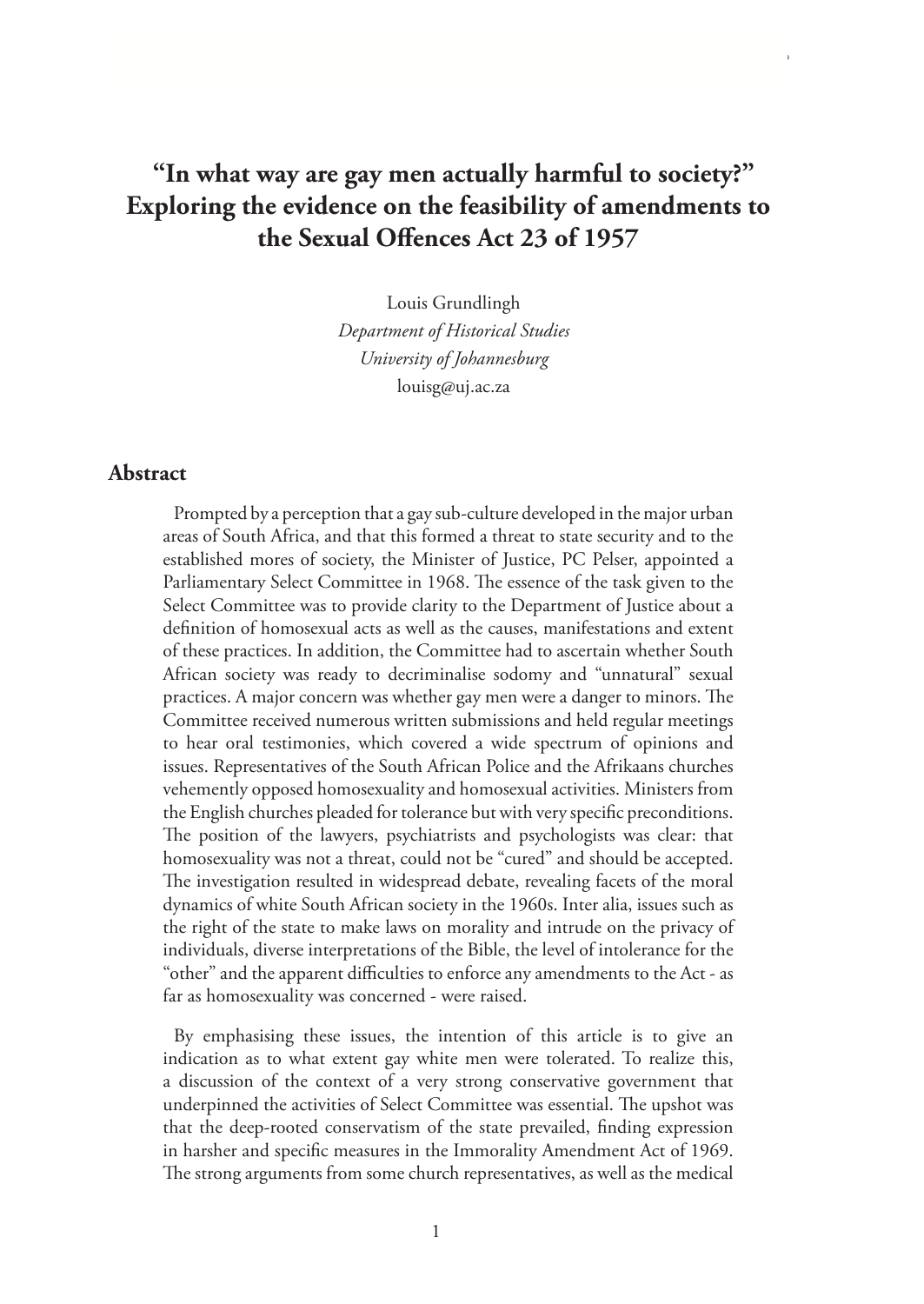and legal fraternities, were discarded. Clearly the time was not yet ripe for liberalising sexuality in South Africa.

Research for this article relied on the extensive testimonies before the Select Commission as published in its final report. In addition, relevant submissions in the Gay and Lesbian Archive at the University of the Witwatersrand helped to form a comprehensive picture and made qualitative analysis possible.

**Keywords:** Sexual Offences Act 23 of 1957; Submissions; Testimonies; Homosexuality; Homosexual practices; Legal; Religious; Psychiatrists; Psychologist; Theologians; Hegemonic masculinity; Control; Cure; Punitive legislation.

### **Introduction**

In 1968, The South African Parliament set up a Select Committee<sup>1</sup> to consider an amendment to the Sexual Offences Act of 1957.<sup>2</sup> During the first half of the year it held numerous meetings to hear evidence and make recommendations for legislation to "control", "correct" and even "cure" white homosexual men.<sup>3</sup> The report of this investigation was until then the only serious policy-making initiative to come from the government on the question of homosexuality, $\frac{4}{3}$  and occurred during a period of hegemonic state domination of all aspects of South Africans' lives.

Politically, the state could rely on an overwhelming majority in Parliament, backed by a strong military and police force, and opposition, particularly of the black un-enfranchised majority, was forced underground. Economically, the mostly Afrikaner supporters of the National Party for the first time

<sup>1</sup> The nine white male members of the Select Committee were JJ Engelbrecht, JT Kruger, T Langley, L le Grange ML Mitchell and drs A Radlof, WLDM Venter and EL Fisher. S Frank was the chairperson. Government of the Republic of South Africa, *Report of the Select Committee on the Immorality Amendment Bill,* S.C. 7 – '68 (Pretoria, Government Printer, 1968), p ix.

<sup>2</sup> Three sections of the Act (10, 14 and 20) criminalised "indecency". Homosexual acts were put on a par with "indecency". Hence Section 20(A) provided that "acts committed between men at a party and which are calculated to stimulate passion or to give sexual gratification is prohibited." This section created a legal paradox. The intention of the act was not to prohibit acts performed in private. Thus it was legal to be homosexual but behaviours associated with homosexual practices were illegal. See G Isaacs & B McKenrick, *Male homosexuality in South Africa. Identity formation, culture and crisis* (Cape Town, Oxford University Press, 1992), pp. 148-150.

<sup>3</sup> For the purpose of this article the term "gay men" will mean "white homosexual men".

<sup>4</sup> TF Jones also discusses the activities of the Select Committee but specifically focused on the role played by the psychologists and psychiatrists. TF Jones, "Averting white male (Ab)normality: Psychiatric representations and treatment of 'Homosexuality' in 1960's South Africa", *Journal of Southern African Studies*, 34(2), pp. 397-410.)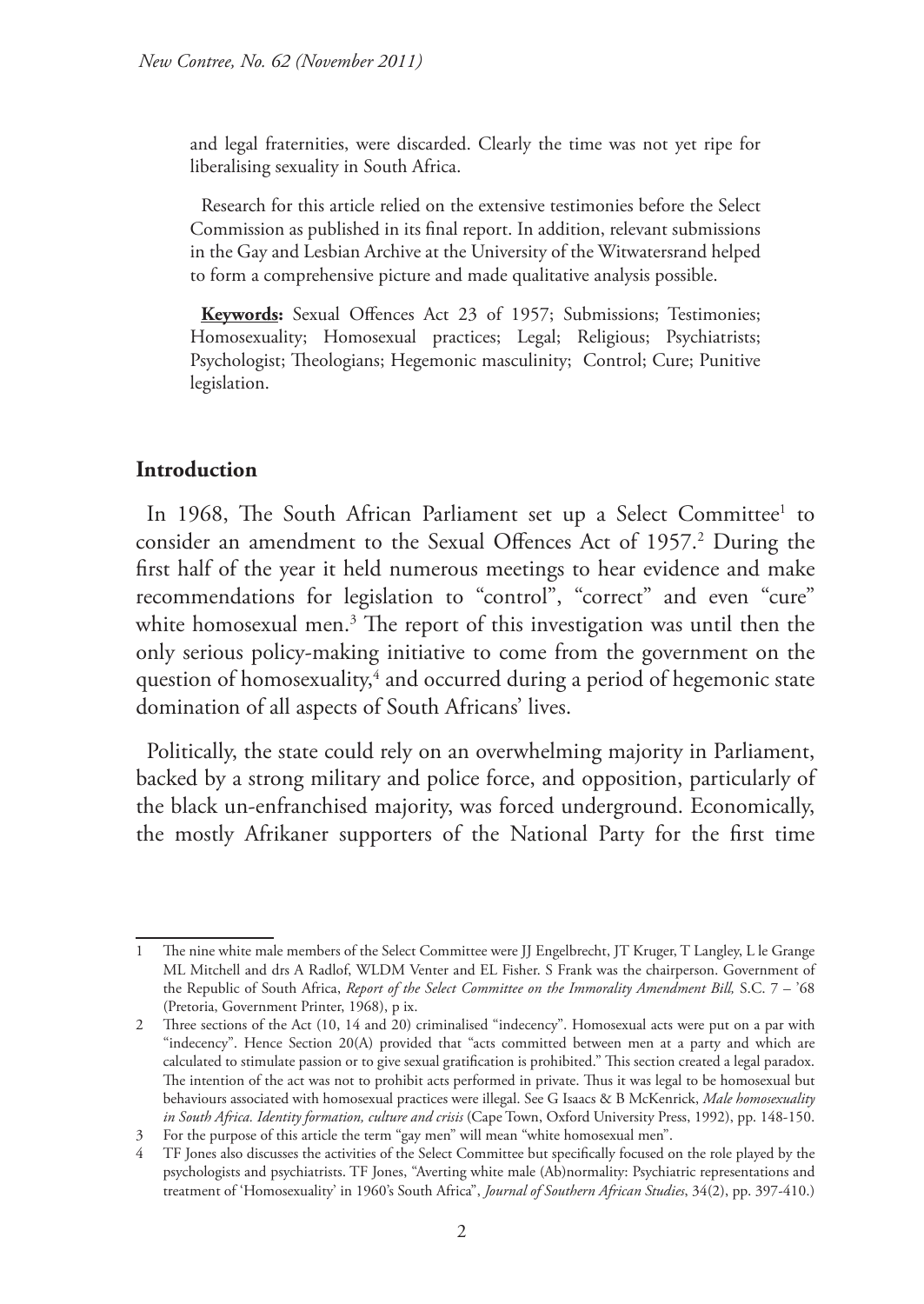experienced unbridled prosperity.5 During the 1960s the ideology of Afrikaner Nationalism pervaded the social, cultural, legal and religious arenas. Gevisser aptly describes how the Nationalists applied the conspiracy-rhetoric as a control mechanism in all of these arenas: 6

Nationalist control over South Africa was consolidated through the construction of bogeymen, and to the black conspiracies, communist conspiracies, English conspiracies, Jewish conspiracies, could now be added 'queer' conspiracy.

The state's control over the sexual activities of its citizens was more than just controlling sexuality. Mixed with its racist policies it sought to limit the practice of inter-racial sexual intercourse and thus retain white political dominance.7 This was indicative of the state's intention to control the whole of society.

M Epprecht reminds us of the context of the 1968 Select Committee, which had also been commissioned just after "increasingly assertive African nationalism in the 1950s and 60s, (which) tended to narrow tolerance of any liberal values, let alone de-stigmatize homosexuality".8 Although this threat of the liberation struggle abated due to harsh measures to quell it, other issues were presenting themselves. Morally, the spectre of decay in the fibre of society, as defined by a strong conservative component of white citizens, was seen as a major threat. According to Du Pisani, the decay manifested itself in liberalism and homosexuality, "two primary manifestations of masculine 'deviance' in Afrikaner society during the apartheid years."9 This view was strengthened by international events, specifically in the United States of America (USA) where the hippie movement preached "free love," and in the United Kingdom (UK) where the Wolfenden Committee's report<sup>10</sup> on gay rights confirmed the

<sup>5</sup> A Grundlingh, "'Are we Afrikaners getting too rich?' Cornucopia and change in Afrikanerdom in the 1960's", *Journal of Historical Sociology*, 21(2/3), June/September 2008, p. 148; K du Pisani, "Persepsies van manlikheid in die Afrikaanse gemeenskap, 1935-1995", (Paper, 16<sup>th</sup> biannual conference of the *South African Historical Society*, July, 1997), pp. 9-11.

<sup>6</sup> M Gevisser, "A different fight for freedom: A history of South African lesbian and gay organisation – the 1950s to the 1990s", M Gevisser & E Cameron, *Defiant desire. Gay and lesbian lives in South Africa* (Braamfontein, Ravan Press, 1994), p. 31.

<sup>7</sup> TF Jones, "Averting white male (Ab)normality…, ", *Journal of Southern African Studies*, 34(2), p. 398.

<sup>8</sup> M Epprecht, "'What an abomination, a rottenness of culture': Reflections upon the Gay Rights Movement in Southern Africa", *Canadian Journal of Development Studies,* 20, 2001, p. 1093.

<sup>9</sup> K du Pisani, "Puritanism transformed: Afrikaner masculinities in the Apartheid and post-Apartheid period", R Morrell, *Changing men in Southern Africa*, (Pietermaritzburg, University of Natal Press, 2001), p. 167.

<sup>10</sup> In 1965 the British House of Lords approved a bill to decriminalise consensual adult sodomy. This decision was based on the recommendations of the 1957 Wolfenden Report, advising decriminalisation. The House of Commons eventually ratified decriminalisation in 1967. SA Rosen, "Police harassment of homosexual women and men in New York city, 1960-1980", *Columbia Human Rights Law Review*, 12, 1981, p. 167.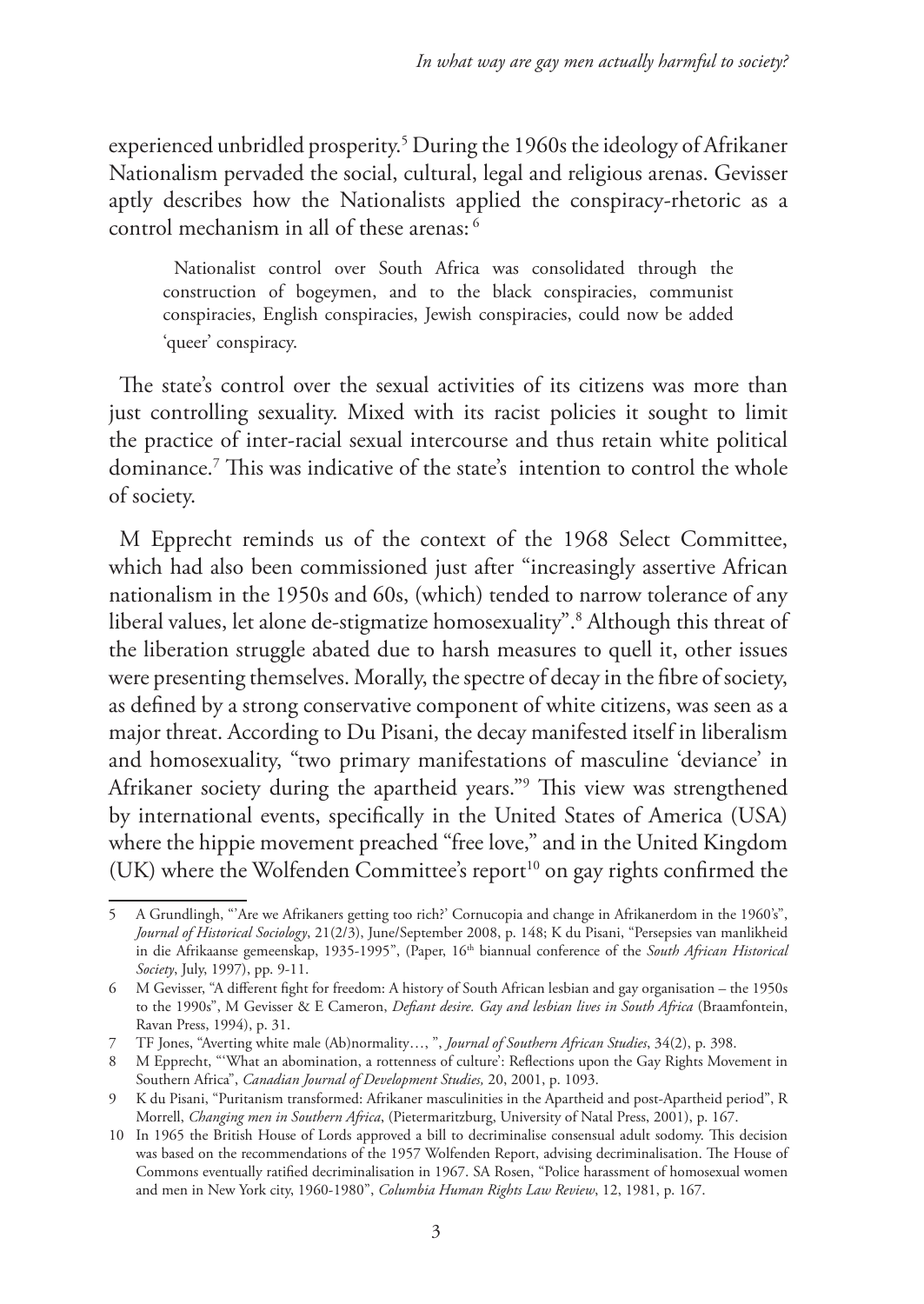existence of a tolerant society – albeit only in legal terms.

Against this background the article focuses on a specific enquiry into homosexuality over a period of six months in 1968. It investigates the evidence – either through written submissions to, or oral testimony - before the Select Committee from various sections of white South African society. These offer windows into white perceptions of homosexuality<sup>11</sup> in the late 1960s. This analysis suggests a link between homosexuality as a perceived or imagined disaster and the persecution of gay men. In addition, the article addresses the various and nuanced degrees to which the evidence supported or disagreed.

The role players in this discussion are members of the Select Committee, the medical profession, theologians, the police, psychiatrists and psychologists and anti-amendment activists represented by the Law Reform Movement  $(LRM).<sup>12</sup>$ 

Apart from the factual content of the evidence, on a broader level the article explores issues such as the right of the state to legislate on morality - implicitly against minorities - as well as the complexity thereof; conservative versus more liberal interpretations of the Bible;<sup>13</sup> the reliability of the medical profession's views; the authority of the police and the state and the motivation for more "open-minded" people to challenge this authority. The issue of whether legislation should be passed when trailing behind public opinion, or whether it should lead public opinion, also receives attention.

Although there are isolated exceptions to the rule, in mainstream and progressive histories on South Africa, until recently sexuality as a site for political struggle simply did not feature. When harsh legislation is talked about, the Police Act and the Terrorism Act were mentioned, but the Sexual Offences Act, which allowed for jail sentences for men who did nothing more than kiss in public, is invariably overlooked.<sup>14</sup>

<sup>11</sup> When reference is made in this article to homosexuality, it refers to gay white men. The Select Committee's report focused on white, gay men, not lesbians or black homosexuals.

<sup>12</sup> This was an ad hoc action group set up by gay professionals to raise money to pay attorneys to prepare evidence and lead the case against the proposed legislation before the Select Committee. M Gevisser, "A different fight for freedom…", M Gevisser & E Cameron, *Defiant desire. Gay and lesbian lives in South Africa* p. 32.

<sup>13</sup> The intent is not to get too involved in legal and religious arguments but only to focus on how they featured in the submissions and oral testimonies presented before the Select Committee.

<sup>14</sup> G Retief, "Keeping Sodom out of the laager: the policing of sexual minorities in South Africa", M Gevisser & E Cameron, *Defiant desire…* p. 100.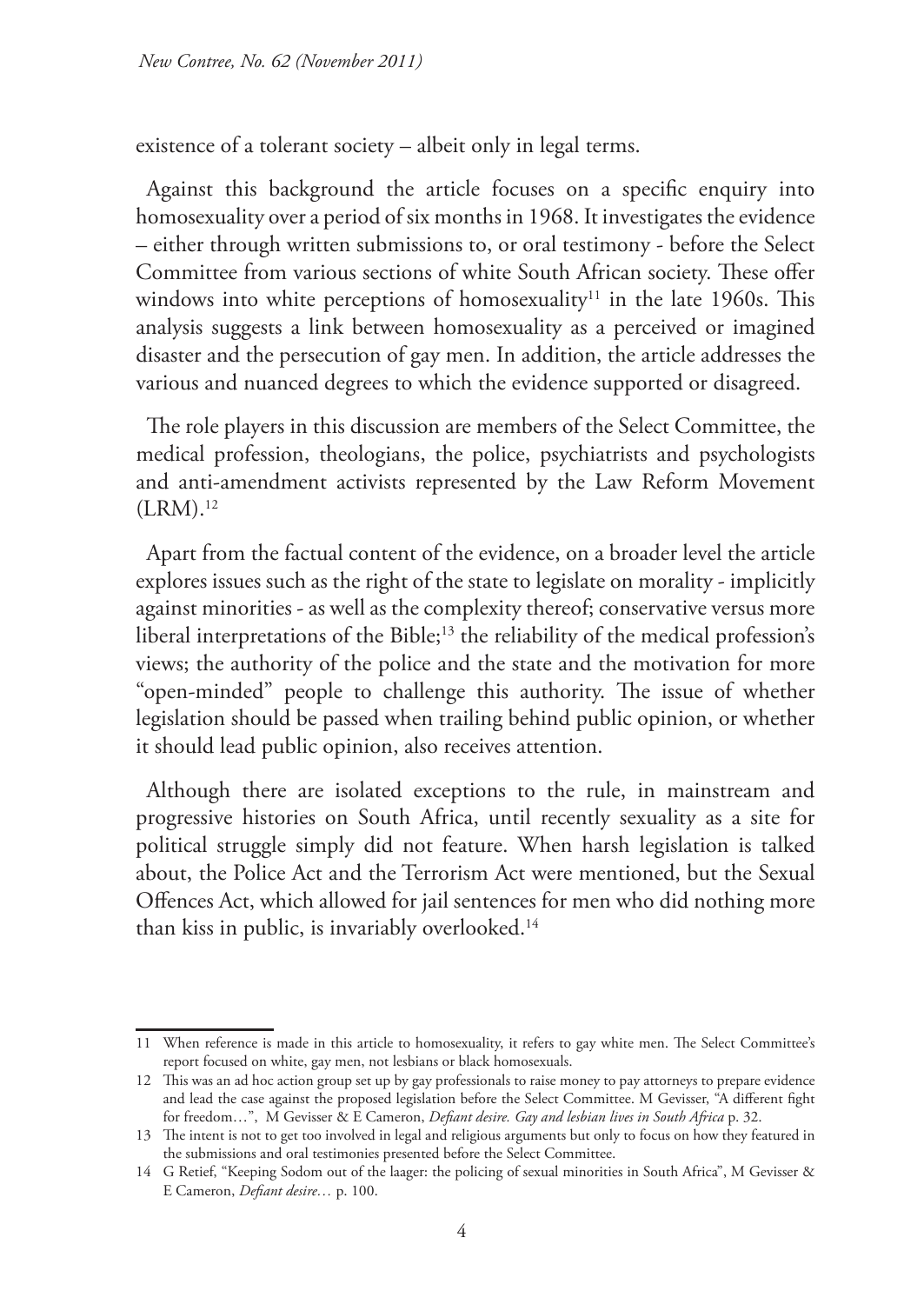#### **Aims of the Select Committee**

On 22 January 1966 the police raided a private gay party<sup>15</sup> in one of Johannesburg's rich suburbs, Forest Town.<sup>16</sup> This triggered submissions from the South African Police (SAP) to the Minister of Justice, PC Pelser, requesting that the relevant sections dealing with homosexuality in the Sexual Offences Act of 1957 be amended to enforce stricter control over homosexuality. According to Major FAJ van Zyl,<sup>17</sup> "It became apparent that all levels of society practise homosexuality on a scale which was hitherto considered unthinkable."

While a range of 'unnatural' offences were illegal according to the common law, only "public"18 male homosexual acts were illegal offences. Until now it was impossible to define the limits of unnatural sexual offences as the adjective 'unnatural' involved a value judgement. It therefore had little if any objective content. The government, and specifically the Department of Justice, wanted a clear definition of homosexual acts and to fully understand their causes and manifestations. In order to solve this public/private dichotomy, to gain clarity on the meaning and prevalence of homosexuality in the country, and convinced of the urgency of the matter, Pelser decided that a select government committee should be set  $up^{19}$  to investigate the feasibility of amending the Sexual Offences Act of 1957. Encouraging Parliament to approve, Pelser pontificated with a curious blend of quasi-religious rhetoric and psycho-social babble: 20

And who can deny that this was also the cancer that afflicted the Biblical Sodomy? No, Sir, history has given us a clear warning and we should not allow ourselves to be deceived into thinking that we may casually dispose of this viper in our midst by regarding it as innocent fun. It is a proven fact that sooner or later homosexual instincts make their effects felt on a community if they are permitted to run riot… Therefore we should be on the alert and do what there is to do lest we be saddled later with a problem which will be the utter ruin of our spiritual and moral fibre [sic?].

<sup>15</sup> According to the testimony by HPJ van Vuuren, there were between 300 to 400 gay men in a building; "wat hulle blykbaar almal skuldig gemaak het aan die een of ander homosexuele daad" (who apparently were all guilty of various homosexual acts). See Government of the Republic of South Africa*, Report of the Select Committee…*, S.C. 7 – '68, p. 1.

<sup>16</sup> By chance, a police raid on a private social gathering of gay people also occurred in New York in 1966. See SA Rosen, "Police harassment… , *Columbia Human Rights Law Review*, 12, 1981, p. 166.

<sup>17</sup> Government of the Republic of South Africa*, Report of the Select Committee…*, S.C. 7 – '68, p. 12.

<sup>18</sup> The author's accentuation in inverted commas.

<sup>19</sup> M Gevisser, "A different fight for freedom…," M Gevisser & E Cameron, *Defiant desire*…" p. 32.

<sup>20</sup> Government of the Republic of South Africa, *House of Assembly Debates* (Pretoria, Government Printer, 1968), columns 1405-1406.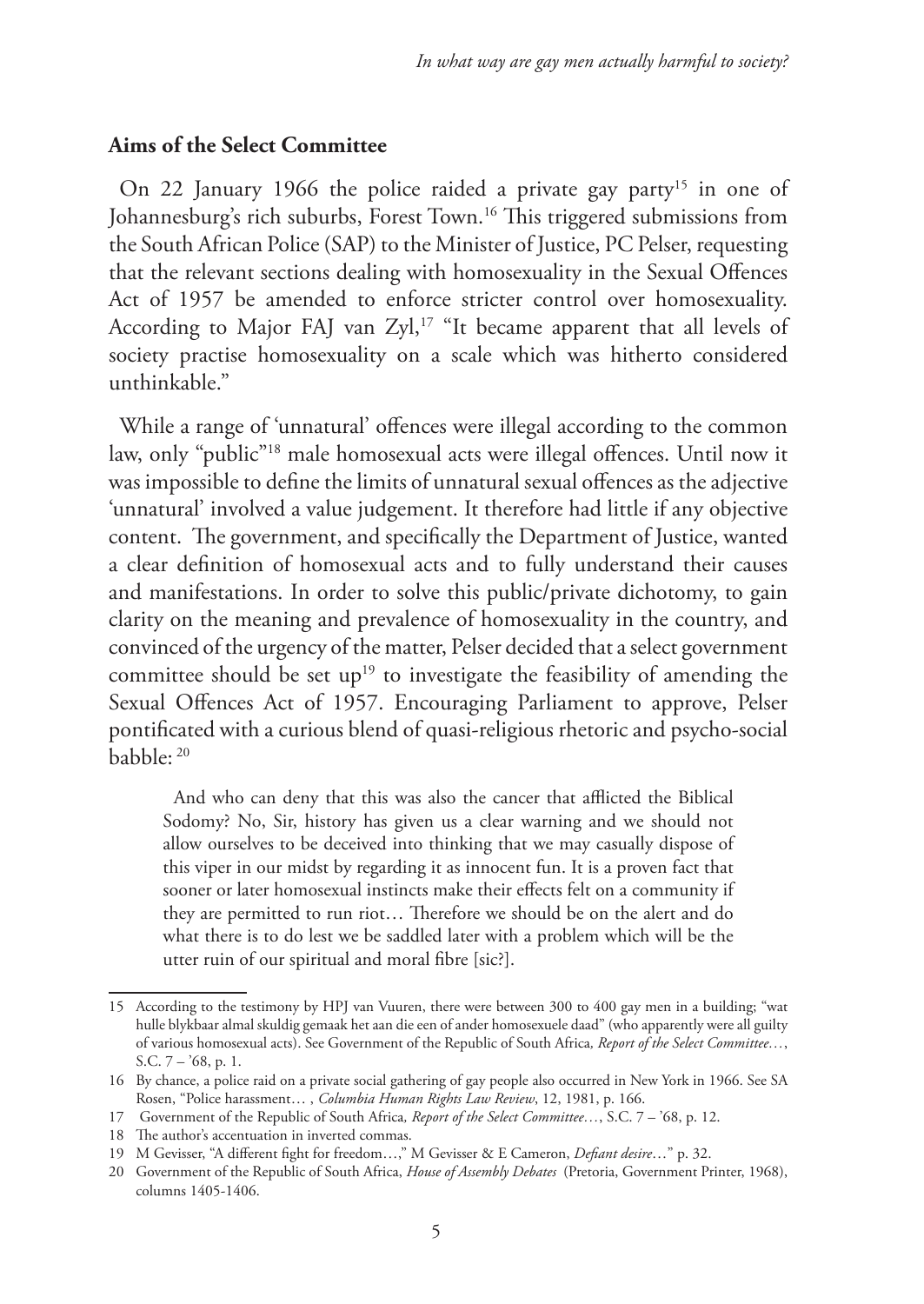More specifically, the Select Committee had to hear evidence on the nature of homosexuality, to propose new legislation to regulate sexual activity between white men, and to curb the perceived threat of an emerging gay subculture to "the moral basis of the populace."21 Homosexuality, being considered sinful, unnatural and abnormal, and not even talked about in decent circles, was imagined to undermine sexual purity and the moral solidarity of the nation.22 Moreover, it threatened the hyper-masculine ideal of toughness and dominance and thus, implicitly, Afrikanerdom's culture, morality, patriarchal power, procreative ideals<sup>23</sup> and hegemonic masculinity<sup>24</sup> as represented by the state and some theologians.

Part of the underlying agenda, central debate and a recurring concern of the Select Committee was the assumption that gay men were child molesters and that they would corrupt the youth.<sup>25</sup> It was therefore necessary to protect children against gay men.<sup>26</sup> The issue elicited interest from various walks of life. For instance, R Mohr's comments are also relevant for South Africa: "ignorance about gays has not stopped people from having strong opinions about them."27 Numerous role players either appeared as witnesses before the Select Committee or offered written submissions<sup>28</sup> for or against homosexuality.<sup>29</sup> These can be divided into two broad sections engaged in a tug-of-war, namely the "conservative" lobby (mostly the police and some of the theologians), and the "liberal" lobby (mostly the psychiatrists and

<sup>21</sup> G Elder, "'Of moffies, kaffirs, and perverts', Male homosexuality and the discourse of moral order in the apartheid state", D Bell & G Valentine, *Mapping desire: geographies of sexualities* (London, Routledge, 1994), p 62.

<sup>22</sup> K du Pisani, "Puritanism transformed… ", R Morrell, *Changing men in Southern Africa*, p. 169.

<sup>23</sup> The Judeo-Christian tradition was hostile towards all non-procreative sexual acts. AN Gilbert, "Conceptions of homosexuality and sodomy in Western history", *Journal of Homosexuality*, 6(1/2), 1980/1981, p. 64.

<sup>24</sup> RW Connell, "The State, gender, and sexual politics: Theory and appraisal", *Theory and Society*, 19(5), October 1990, p. 516.

<sup>25</sup> This notion was quite prevalent also outside South Africa. R Mohr, "Gay Basics", L Gruen and GE Panichas, *Sex, morality and the law* (New York and London, Routledge, 1997), p. 53.

<sup>26</sup> G Retief, "Keeping Sodom out of the laager…", M Gevisser & E Cameron, *Defiant desire…* p. 102. In the United States the police also viewed homosexuality as a perversion that threatened children. As in RJ Jacobson, "'Meagan's laws', Reinforcing old patterns of anti-gay police harassment", *The Georgetown Law Journal*, 87, 1998, p. 2433.

<sup>27</sup> R Mohr, "Gay basics…", L Gruen and GE Panichas, *Sex, morality and the law*, (New York and London, Routledge, 1997), p. 53.

<sup>28</sup> The word "submission/s" will be used throughout. It includes both written memoranda and oral testimonies.

<sup>29</sup> The Select Committee received no less than 35 individual written submissions as well as submissions from main stream churches, the National Society of Neurologists and Psychiatrist and the Psychological Association of South Africa. Departments of Psychology and Law at the Universities of Pretoria, South Africa, Witwatersrand, Cape Town and the Rand Afrikaans University. In addition, the government departments of Justice, Health, Education, Defence and Social Welfare and Pensions increased the number of submissions. There were also 22 witnesses. See Government of the Republic of South Africa, *Report of the Select Committee…*, S.C. 7 – '68, pp. iii-vii.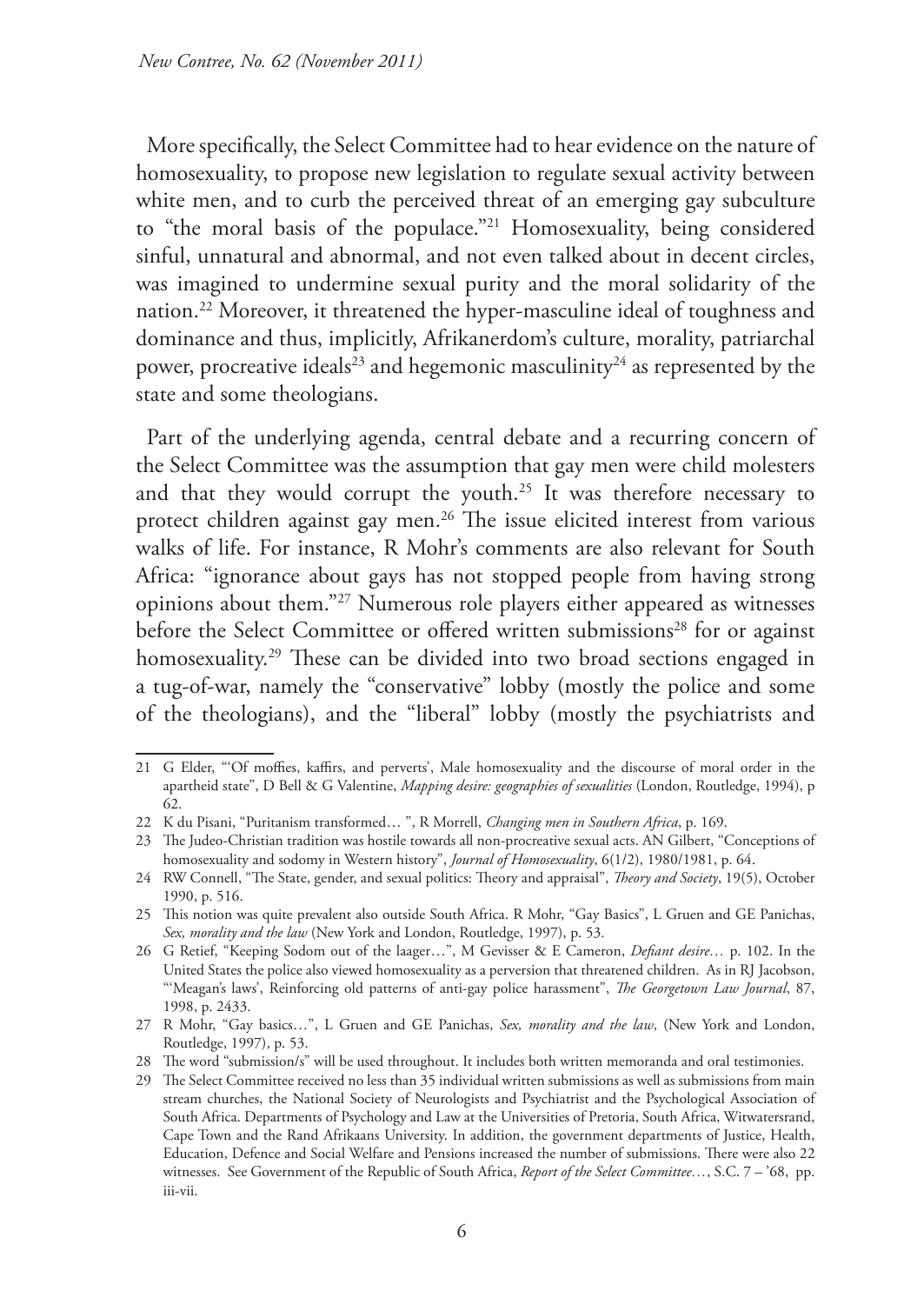lawyers). The former, convinced that homosexuality was spreading, thought that gay men were a "threat" to society and, specifically, could endanger the country's youth. The latter, however, were of the opinion that a homosexual orientation was an ingrained psychosexual disorder that ought to be dealt with medically rather than by incarceration.<sup>30</sup> The Select Committee therefore had its work cut out, on the one hand having to deal with false generalisations that maintained stereotypes and a life of its own beyond facts, on the other hand with scientific and rational evidence.

## **Arguments in favour of the amendment**

# *South African Police*

Major FAJ van Zyl, the chief spokesperson of the SAP before the Commission, surmised the following: 31

… it is clear that no doubt exists that homosexuality in all its forms constitutes a threat to the Republic and it is also abundantly clear that we can never accept the permissive attitude thereto which has already been accepted by the British parliament.

He pointed out that South Africa was conservative and should lay down the law according to its way of life, not Britain's.<sup>32</sup> Continuing, he pointed out that initially the police had encountered no problems with acts committed in private, but that homosexual men were no longer keeping their behaviour private. They were becoming more visible. In Van Zyl's perception the number of gay men was too large to handle, with some parties taking over entire blocks of flats. He continued: 33

At Head Office [Pretoria] we never used to get information, these days people are telephoning and writing to us and drawing our attention to that particular flat or home, or even that particular area, because of the increasing frequency of the occurrences. That is our problem.

<sup>30</sup> These divergent views on the issue also resonated in the well-known debate between Lord Patrick Devlin and Professor HLA Hart in their response to the Wolfenden Committee's repor, L Gruen and GE Panichas, *Sex, morality and the law*, pp. 1-3

<sup>31</sup> Government of the Republic of South Africa, *Report of the Select Committee…*, S.C. 7 – '68, p. 14. AGS Gous, the Youth Secretary of the Dutch Reformed Church in the Northern Transvaal, was convinced of the threat to the state. According to him, gay men organised themselves into cells and monopolised key services of the State. It was a major danger to State security. See Government of the Republic of South Africa , *Report of the Select Committee…*, S.C. 7 – '68, p. 317.

<sup>32</sup> Government of the Republic of South Africa, *Report of the Select Committee…*, S.C. 7 – '68, p. 71.

<sup>33</sup> Government of the Republic of South Africa, *Report of the Select Committee…*, S.C. 7 – '68, p. 32.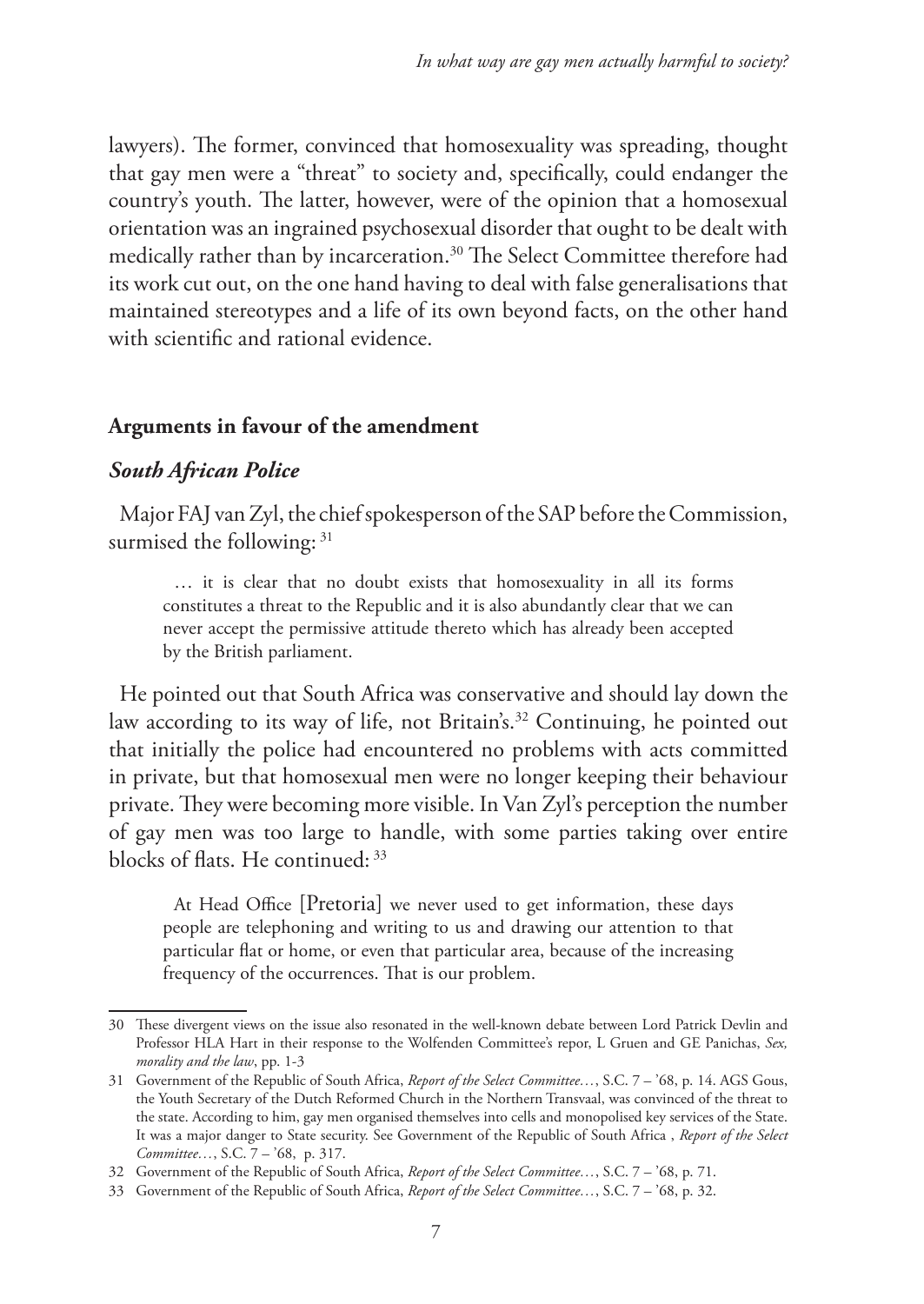In addition, people had complained to the SAP that they were worried about the stigma attached to their area if there were known gay men living there. It was therefore the public that had pressurized the police to do something. As white homosexuality affected the SAP's ability to maintain law and order<sup>34</sup> it had become such a problem that punitive measures were required. The only way to get them was to amend the Sexual Offences Act.<sup>35</sup>

Van Zyl did not necessarily represent all members of the SAP. A surprising response, given the conservative nature of the SAP, came from some of district police Commissioners' written submissions, in which they verified that homosexuality existed among white men in their areas and explained public reaction to it. However, of the twelve Commissioners who responded, only four unequivocally agreed to an amendment of the 1957 Sexual Offences Act, which would have allowed for jail sentences. Most did not advocate jail and intimated that homosexuality of white men, at that time, was no threat to society.<sup>36</sup>

### *Conservative theologians*

As the gay rights movement gained momentum in the United States and Europe during the late 1960's, homosexuality became a topic of debate in South Africa. However, it was significant that there was no formal intervention by the mainstream churches in the discourse. Consequently it was left to individual members of the various churches to speak on the matter.

W Fensham, professor in Hebrew at the University of Stellenbosch, was the advocate of a conservative theology of morality that made a very literal interpretation of especially six Biblical texts that supposedly condemned gay men and legitimized their rejection of homosexual men by the Church.<sup>37</sup>

<sup>34</sup> Government of the Republic of South Africa, *Report of the Select Committee…*, S.C. 7 – '68, p. 32.

<sup>35</sup> Government of the Republic of South Africa, *Report of the Select Committee…*, S.C. 7 – '68, p. 31.

<sup>36</sup> Government of the Republic of South Africa*, Report of the Select Committee…*, S.C. 7 – '68, pp. 12-14.

<sup>37</sup> These were Genesis 19: 1-29, Leviticus 18:22, Leviticus 20:13, Romans 1:18:32, 1 Corinthians 6:9, and 1 Timothy 1:8-11. P Germond refers to these texts as a "'six-gun', a pistol loaded with six texts that are used as bullets – Bible bullets – to kill lesbian and gay people in a contest about whether they can be full members of the community of faith." See P Germont, "Heterosexism, homosexuality and the Bible", P Germond & S de Gruchy, *Aliens in the household of God: homosexuality and Christian faith in South Africa* (Cape Town, David Philip, 1997), p. 193**.** The title of the book is an adaptation of Leviticus 19:33-4: "When an alien resides with you in your land, you shall not oppress the alien. The alien who resides with you shall be to you as the citizen among you: you shall love the alien as yourself, for you were aliens in the Land of Egypt." Also see J Punt, "Using the Bible in post-apartheid South Africa: Its influence and impact amidst the gay debate", *HTS Theological Studies*, 62, 3, 2006, p. 885.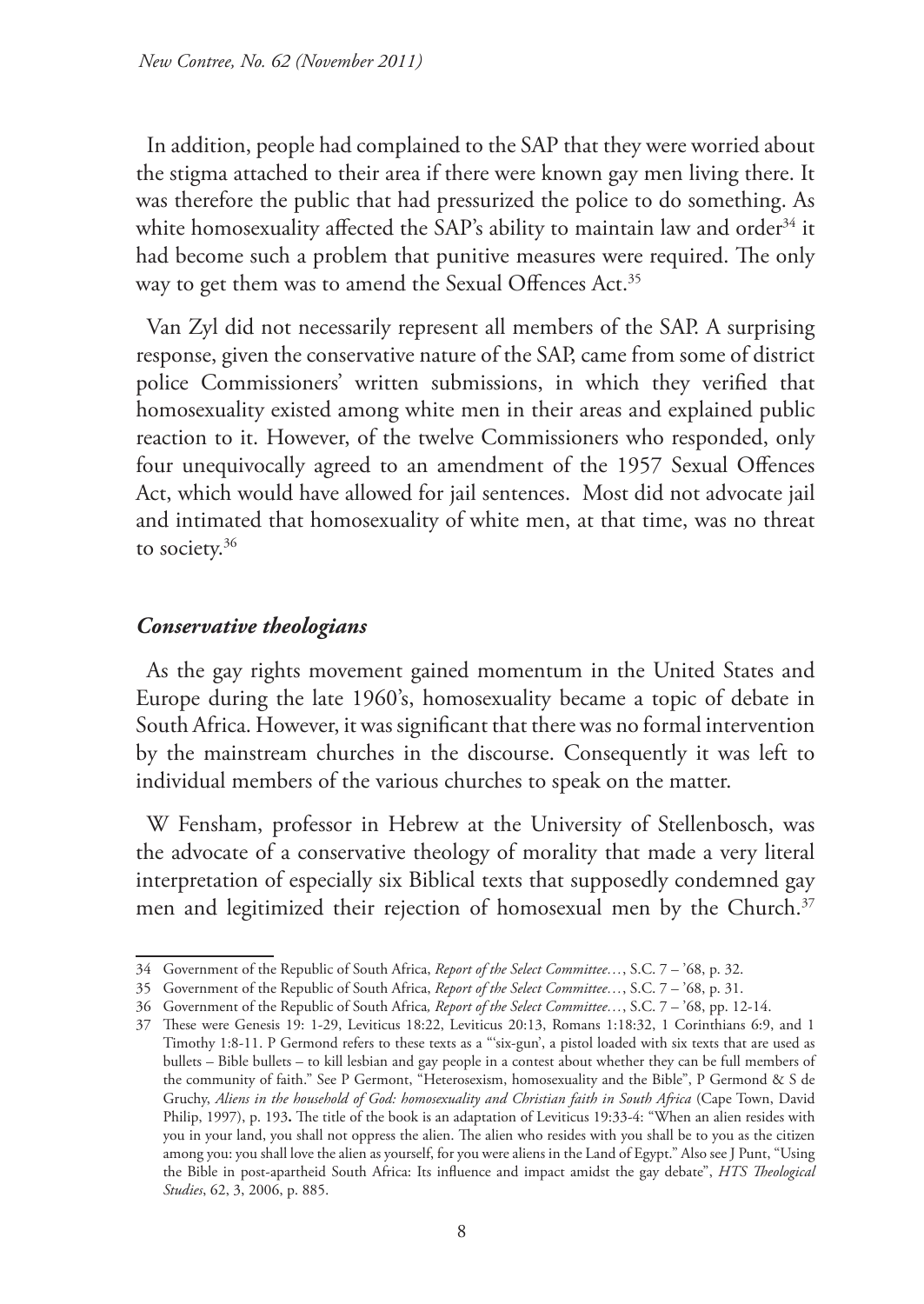These texts present "a theology that casts lesbian and gay life as perversion."38 According to Fensham, the government should continue to abide by the traditional scriptural laws on gay men because South Africa was a Christian country and its laws were based on the teachings of the Bible. Furthermore, he stated South Africa had prospered over the previous twenty years because Nationalist rule had put 'God' first in the governing of the country. If the government willingly disobeyed God's word it would bring about a spiritual decline. Fensham openly stated that society needed protection, that gay men were no different from rapists or other sex offenders and that they had depraved minds and were therefore a threat.<sup>39</sup>

AGS Gous, the Youth Secretary of the Dutch Reformed Church in the Northern Transvaal, likewise warned that it would be a serious fallacy to assume that gay men were good, peaceful and passive citizens who have consenting sex within the privacy of their houses.<sup>40</sup> He consequently recommended that any planned legislation should reject any homosexual practices as the law also mirror the social consciousness of society. The law should be severe to have a deterrent effect. He therefore recommended imprisonment but with the intention of rehabilitation. $41$ 

The remarks from Fensham and Gous reflected the ideology of Afrikaner Nationalism, of which the all- powerful Afrikaner institution, the Dutch Reformed Church, was one of its most vociferous proponents,<sup>42</sup> well-known for its opposition to any group or groups that did not subscribe to its ideology. Gay men were one of those groups. As late as 1987 the official policy of the Church still maintained that homosexuality was a disease in which there was an almost pathological fear of the opposite sex. $43$ 

<sup>38</sup> Gay and Lesbian Archives (GALA), University of the Witwatersrand, AM 2704; M Gevisser, "Properly armed, Christians themselves can now face the 'six-gun'", *Sunday Independent,* 17 August 1997.

<sup>39</sup> GALA, AM 2656, Letter, W Fensham (Professor in Hebrew, University of Stellenbosch)/PC Pelser (Minister of Justice), 24 February, 1968.

<sup>40</sup> Government of the Republic of South Africa , *Report of the Select Committee…*, S.C. 7 – '68, p. 310.

<sup>41</sup> Government of the Republic of South Africa , *Report of the Select Committee…*, S.C. 7 – '68, p. 316.

<sup>42</sup> SR Ritter confirmed this: "The Church has always been the most powerful formative influence in shaping the values, norms and institutions of the Afrikaner community". SR Ritner, "The Dutch Reformed Church and Apartheid", *Journal of Contemporary History*, 2(4), October 1967, p. 17; J Kinghorn, *Die N.G. Kerk en apartheid*  (Johannesburg, Macmillan, 1986).

<sup>43</sup> J Punt, Using the Bible in post-apartheid South Africa…", *HTS Theological Studies*, 62, 3, 2006, p. 899.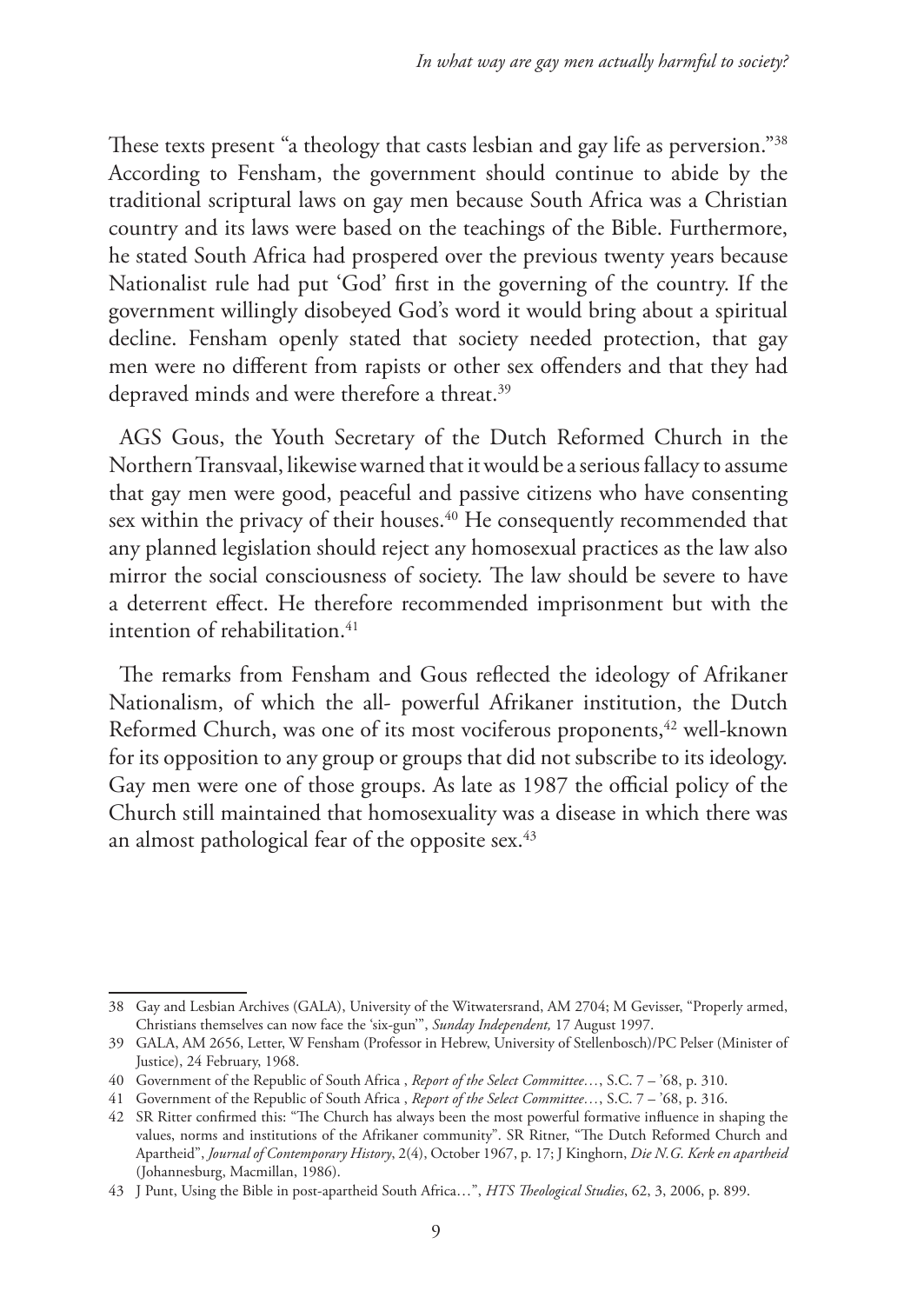#### **Arguments against the amendment**

#### *Liberal theologians*

The evidence of the liberal theologians presented a more refined argument against the amendment of the 1957 Imorality Amendment Act. Two submissions to the Select Committee challenged this traditional interpretation. In his submission, Reverend RS Taylor of the Anglican Church questioned the story of Sodom and Gomorrah, pointing out that Ezekiel denounced Sodom for wickedness, which was due to "pride, fullness of bread, and prosperous ease,"<sup>44</sup> that is, pride, gluttony, and sloth, three of the seven deadly sins. In addition, disrespect of God and arrogance were their crime, not homosexual practices. Taylor concluded: 45

Careful investigations fails to substantiate the venerable belief that Sodom was destroyed because its inhabitants were addicted to male homosexual practices. The evidence for this belief appears to be very inadequate.

Reverend Ambrose Reeves<sup>46</sup> reiterated Taylor's views: "It does not explicitly identify their sin with homosexuality."47 He furthermore noted that Paul's teachings in Romans 1:27 and I Corinthians 6:9-10 condemned paedophilia, not adult, consensual homosexual acts.<sup>48</sup>

Both Taylor and Reeves suggested to the Select Committee that it should differentiate between those homosexual men who were promiscuous, ("perverts") and those who were in a committed, faithful and permanent relationship ("inverts"). Taylor condemned the sexual practices of the pervert but questioned whether God condemned the sexual invert.<sup>49</sup>

<sup>44</sup> GALA, AM 2656, Submission from Rev. RS Taylor, Archbishop of Cape Town, on behalf of the Bishops of the Church of South Africa and the Christian Council of South Africa to the Select Committee, March 1968.

<sup>45</sup> GALA, AM 2656, Submission from Taylor…, March 1968. British historian, H Montgomery Hyde also challenged the traditional Sodom interpretation. According to Hyde it was not the homosexual practices the Sodomites were punished for, but their abuse of Hebrew laws and customs with regards to the treatment of strangers. HM Hyde, *The other love*, (London, Heineman, 1970), p. 30.

<sup>46</sup> Reverend Ambrose Reeves was the Anglican Bishop of Johannesburg.

<sup>47</sup> GALA AM 2656, Submission from Reeves, 1968.

<sup>48</sup> Their views were corroborated by Martin Cohen's explanation twenty years later, MS Cohen, "The Biblical prohibition of homosexual intercourse", *Journal of Homosexuality*, 19(4),1990, pp. 3-4; 15.

<sup>49</sup> GALA, AM 2656, Submission from Taylor…, March 1968. Taylor referred to the study of John Boswell who challenged some of the basic assumptions about the topic. The church has not been consistently anti-gay but rather has vacillated in its toleration and persecution of homosexuals. At the height of Biblical tolerance the church even accepted homosexual ecclesiastics. Taylor stated: "It shows that acceptance of gay people within the church is not a new phenomenon and that this has been a constant and often positive theme throughout the history of the church."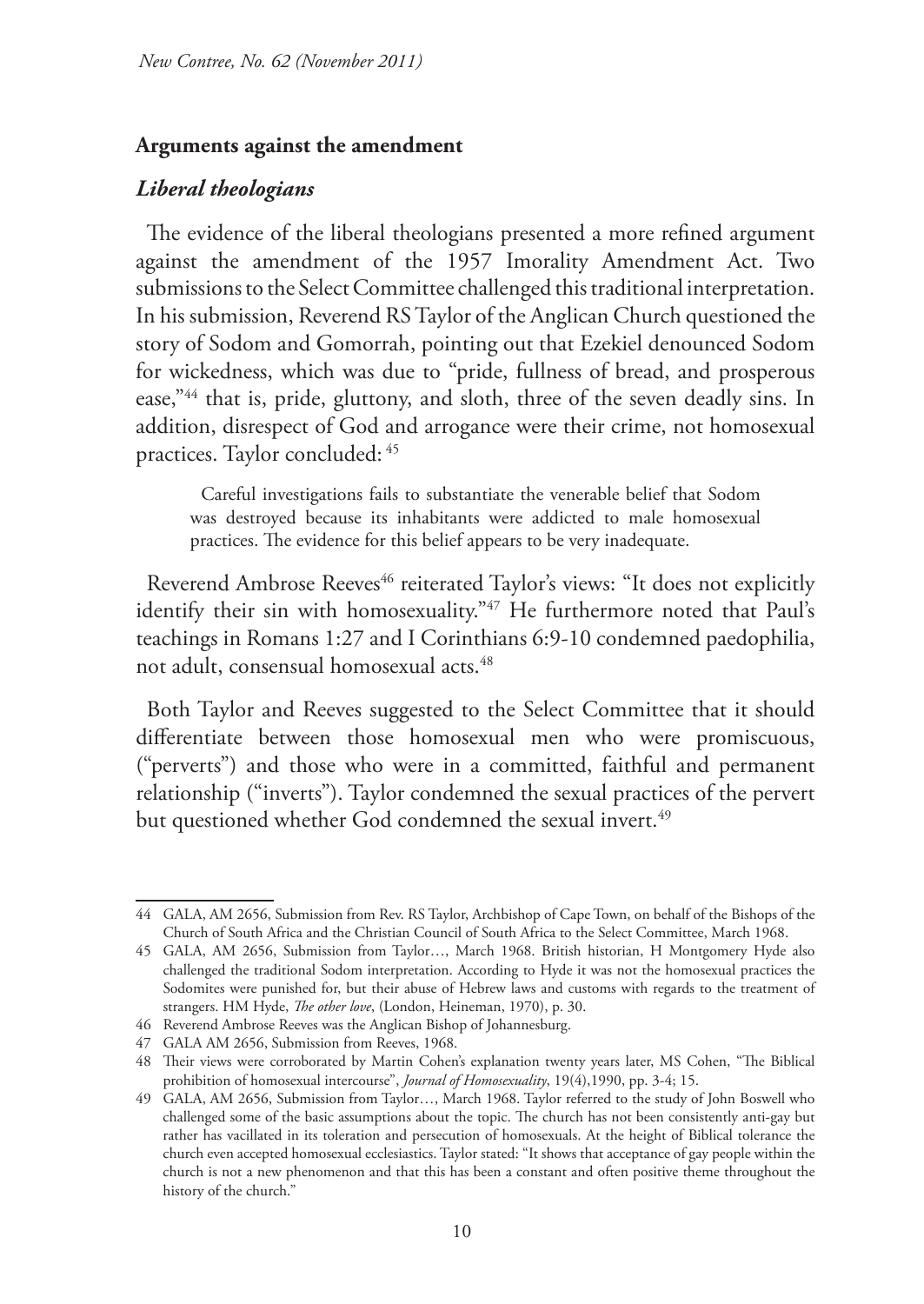Reeves explained that the interpretation of scriptures on the condemnation of homosexuality could not have referred to the homosexual invert because no such person was recognized in New Testament times. He therefore questioned on what grounds and to what extent South Africans could base their views of homosexuality on the classical, Christian tradition as no distinction had been made between the sexual invert and pervert.

However, Reeves' views were not unconditional and he still had reservations. He was not saying the Select Committee and all Christians should condone homosexuality. They should rather base their attitude towards this sexual orientation on the principles of Christian ethics, and moral theology, and not on an event that happened a long time ago, the cause of which had not been adequately proven. Reeves did, however, believe that gay men should be guided to repent and seek treatment.<sup>50</sup>

The homosexuality "issue" became more complicated by numerous submissions to the Committee, pointing out that there was little acknowledgement in South African legislation of the difference between sin and crime. These submissions indicated that God dictated sin as an immoral action. A crime is a deed that a government deems wrong, which demands a penalty. 51 However, while many acts are both criminal and sinful, some crimes are not morally wrong and some sins should not be punished by the state. For Taylor, homosexual acts were sinful, but their association with crime could be questioned. Sin – according to Taylor – should therefore be controlled by moral law that is left up to individual conscience with no punitive consequences. On the other hand, crime should be controlled by state law – prescribed legislation as laid out in a country's statutes by Parliament.<sup>52</sup>

Theologians from the Catholic Church's submission brought another perspective to this vexing issue.<sup>53</sup> It agreed that the state should regulate law and order and public morality and not intervene in the private sexual acts

<sup>50</sup> GALA, AM 2656, Submission from Reeves, 1968.

<sup>51</sup> GALA, AM 2656, Submission from Rev. Taylor and Rev. Jones to Dr EL Fisher (Committee Member), 18 March 1968; GALA, AM 2656, submission from the Catholic Church**;** GALA, AM 2656, submission from the Christian Citizenship Department of the Methodist Church of South Africa, 1968; GALA, AM 2656, submission from Prof AC Cilliers, 25 March 1968; Letter from Mrs Hoole (The Religious Society of Friends (Quakers)), 31 March 1968 and GALA, AM 2656, Letter, W Fensham (Professor in Hebrew, University of Stellenbosch)/PC Pelser (Minister of Justice), 24 February, 1968 and testimony by RW Rein, 5 June, 1968; Government of the Republic of South Africa*, Report of the Select Committee…*, S.C. 7 – '68, p. 327.

<sup>52</sup> GALA, AM 2656, Submission from Taylor…, March 1968.

<sup>53</sup> GALA, AM 2656, Submission from the Catholic Church, 2 April 1968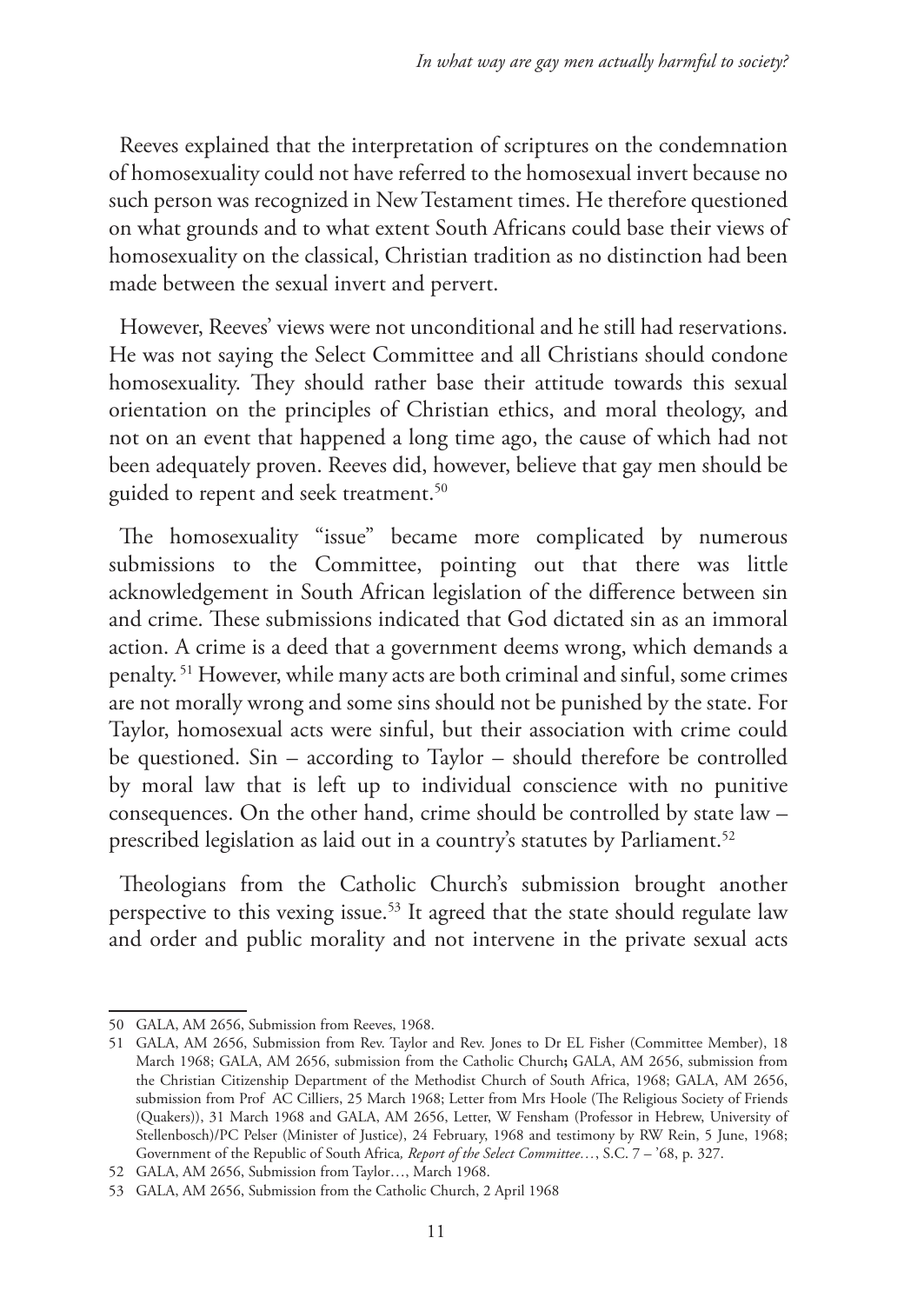of South African citizens unless these acts affected the *common good*<sup>54</sup> of the country. Once the private acts of gay men became unacceptable behaviour, homosexuality then became the property of civil law and was a crime as opposed to a sin because the common good was affected.55

Submissions by the Church of England adopted yet another angle, comparing the morality of sexual practices of heterosexuals and homosexuals. According to their submission there was no evidence in the Bible or Christian theology that homosexual practices were any more immoral than other sexual malpractices.<sup>56</sup>

Other submissions likewise made it clear that there are forms of private heterosexual behaviour that are equally immoral, yet not criminalised. Some submissions even noted that homosexual acts were less dangerous to society than heterosexual promiscuity and adultery. It was questioned why these deviancies were not "outlawed", yet homosexuality was. Legislation should be geared towards behaviour, not sexual orientation. Both Taylor and Reeves was of the opinion that there should have been greater moral indignation against illegitimate teenage pregnancies and divorce than against gay men.<sup>57</sup> They therefore suggested that the Select Committee should also consider that "there is no evidence… that homosexual acts are morally more blameworthy than other sexual malpractices."58 According to these testimonies, the "problem" with South African law was that the government believed state law should uphold moral law. All, however, agreed that when homosexuals corrupted minors, trespassed on public decency, and practised male prostitution, the realm of sin had crossed to crime because it was no longer victimless. The state should then step in with punitive measures.<sup>59</sup>

Thus, the submissions by the more enlightened theologians on the issue of state versus moral law did not advocate that homosexuality be accepted. Nevertheless, they suggested that it should remain in the purview of moral

<sup>54</sup> The author's italics.

<sup>55</sup> GALA, AM 2656, Submission from the Catholic Church, 2 April 1968. According to George Chauncey Catholic teaching focused so strongly on the moral dangers of sexual contact between men and women that this might have made sexual contact between men comparatively harmless. Therefore anti-gay teaching by the Catholic Church was ineffective. G Chauncey, "Trade, wolves, and the boundaries of normal manhood", KM Phillips & B Reay, *Sexualities in history* (New York, Routledge, 2002), pp. 299-300.

<sup>56</sup> GALA, AB1956, Submission from the Church of England entitled "Memorandum on the Bill to amend the Immorality Act of 1957", p 4.

<sup>57</sup> GALA, AM 2656, Submission from Reeves, 1968 and GALA, AM 2656, Submission from Taylor…, March 1968.

<sup>58</sup> GALA, AM 2656, Submission from Taylor, March 1968.

<sup>59</sup> GALA AM 2656, Letter, Rev. Jones (Methodist Church)/Dr EL Fisher, 18 March 1968.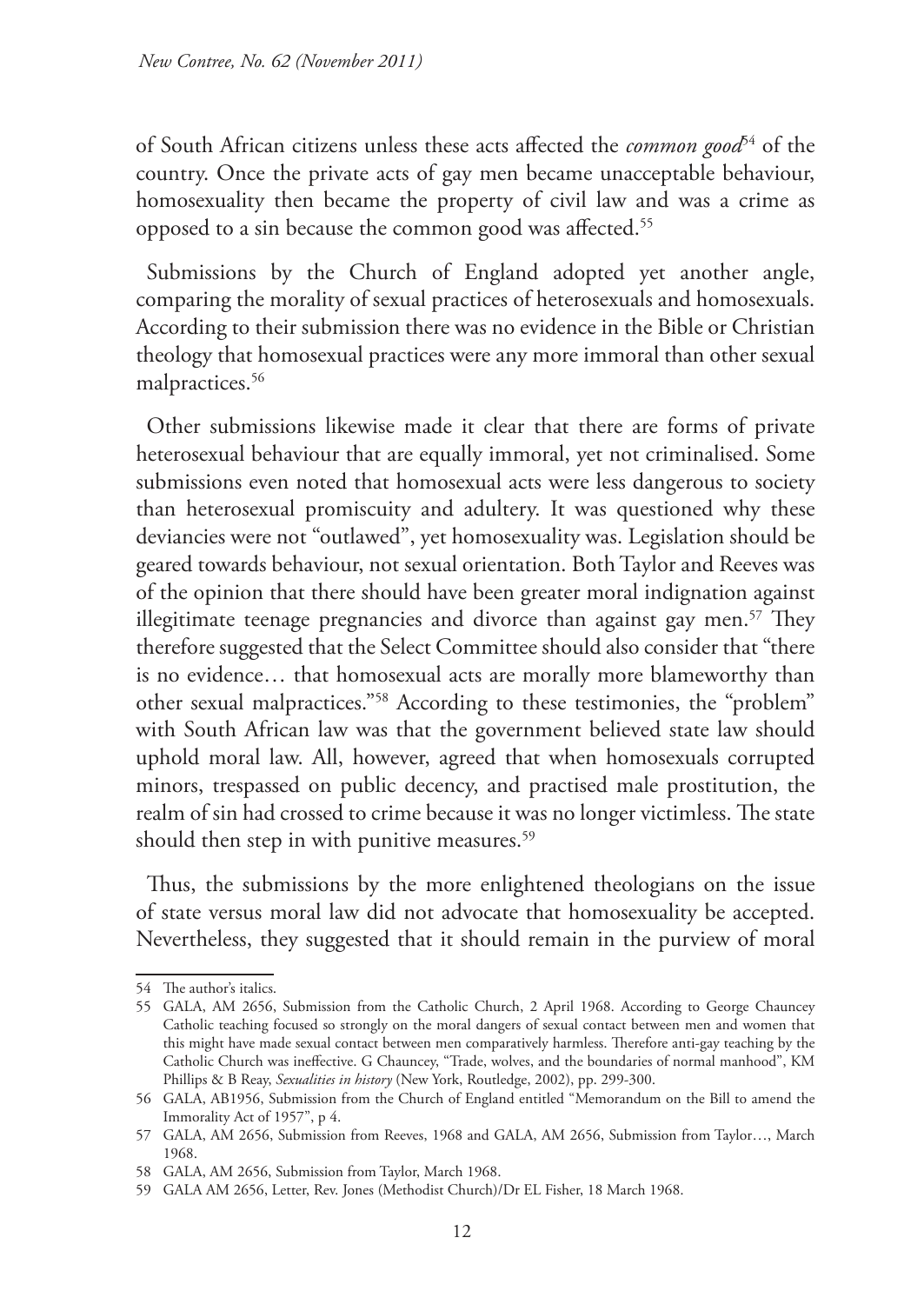law and should weigh on the personal consciences of homosexual men. The government should not punish these men because it was not a crime.<sup>60</sup>

### *Legal arguments*

From a legal point of view, Advocate RW Rein, the Attorney General of the Transvaal testified that the 1957 Sexual Offences Act was sufficient to control the behaviour of gay men, stating that it was not the law that was inadequate but rather proof of offence. Rein was of the opinion that the members of the Select Committee were not the lawyers or judges sitting in courts of law trying to decide on cases of homosexual acts in private without substantial proof. In turn, Commissioner M Mitchell questioned Rein as to whether he had ever prosecuted gay men, to which Rein answered that he only knew of the Forest Town case. This was indeed the dilemma. Because sodomy laws were so infrequently enforced it was difficult to bring cases to the Select Committee.

Nevertheless, Rein emphasized that the law should not be changed if the Select Committee based its recommendations for an amendment on one gay party that seemed to have predominantly affected the SAP more than the public. Furthermore, according to Rein, the Select Committee needed to be specific on what it understood as an indecent act because no court would say that one male kissing another was indecent, after all, "Lots of fathers kiss their sons."61 This raised the thorny moral issue of what were considered to be "indecent" and "unnatural offences".62

Linked to the legal arguments, another member of the Select Committee, J Kruger, asked L Gillis, head of the University of Cape Town's department of Psychiatry, whether men dancing with men were improper behaviour, namely against the norm of society, and if legislation could prevent this: "Our difficulty is to try and find out where to stop before it becomes an injustice to the individual".<sup>63</sup> Gillis challenged the Select Committee to: <sup>64</sup>

<sup>60</sup> GALA, AM 2656, Submission from the Christian Citizenship Department of the Methodist Church of South Africa, 1968.

<sup>61</sup> Government of the Republic of South Africa*, Report of the Select Committee…*, S.C. 7 – '68, p. 333.

<sup>62</sup> According to Isaacs and McKenrick, "An unnatural offence consists of the unlawful and intentional commission of an unnatural sexual act by one person with another person or animal". Unlawful would be what, in the opinion of the court, runs counter to what public policy would regard as a 'natural' sexual act, ie heterosexual sex. One of the important points addressed in sections 10, 14, 20 and 20(A) of the Immorality Act of 1957 were "immoral" or "indecent" acts between men; G Isaacs & B McKenrick, *Male homosexulaity in South Africa…*, pp. 147-148.

<sup>63</sup> Government of the Republic of South Africa*, Report of the Select Committee…*, S.C. 7 – '68, p. 165.

<sup>64</sup> Government of the Republic of South Africa*, Report of the Select Committee…*, S.C. 7 – '68, p. 166.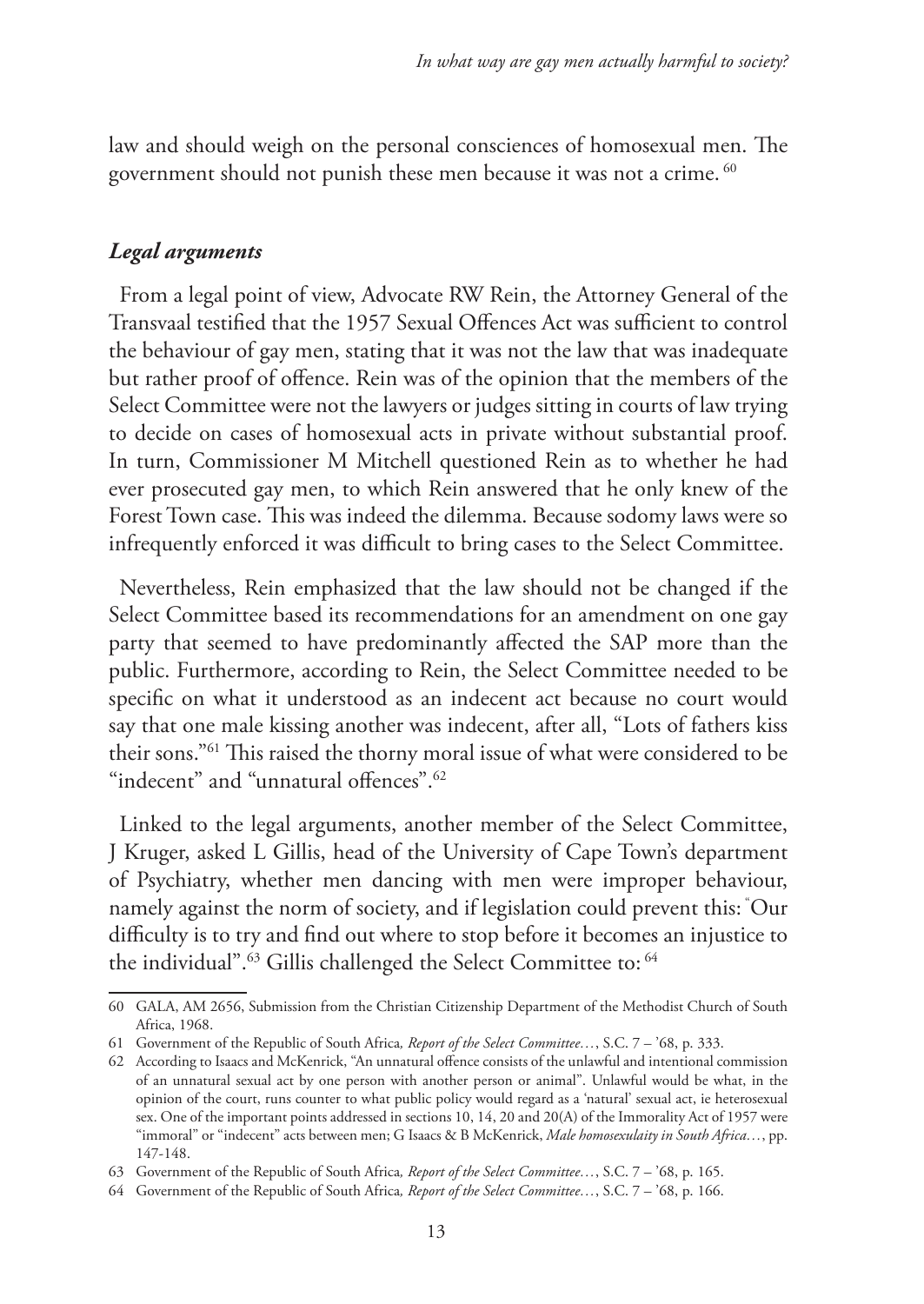…examine our own prejudices, our own sense of shock at being confronted with the sight of two men dancing with each other. We must step backwards to get perspective and say 'In what way is it actually harmful to society?'

He supported the view that legislating against homosexuality would be unnecessary: 65

… it is wrong for the legislator to act against a minority group because if it is swayed by public opinion then it will be an injustice to that minority group … If men dancing with men is harmless and it is done in the privacy of a club, does the majority have the right to legislate against it?

#### *Psychologists and psychiatrics*

The Department of Justice relied heavily on the views of psychiatrists and psychologists in the hope that they would be able to define and treat gay men. They were the most influential and outspoken in their opposition against the criminalisation of homosexuality, even accusing the Select Committee of being misinformed and therefore misguided. They played an important role in the shaping of the outcome of the investigation. However, their submissions did not provide the clear-cut answers the Department of Justice was looking  $for.66$ 

A major issue for the Select Committee was the question of whether homosexual men could change their behaviour and even be "cured." On the one hand Gous adamantly stated that it was indeed possible. He based his argument on scripture that made provision for this fallen state, proclaiming that healing was possible.<sup>67</sup>

The disciplines of psychiatry and psychology had long been studying homosexuality, but often to the detriment of homosexual men, because homosexuality was initially diagnosed as a mental illness that needed curing.<sup>68</sup> However, the submission from the psychiatrists and psychologists indicated that not all the literature of the medical profession was trustworthy. There was still too little knowledge of homosexuality, especially in South Africa, where

<sup>65</sup> Government of the Republic of South Africa*, Report of the Select Committee…*, S.C. 7 – '68, p. 161.

<sup>66</sup> TF Jones, "Averting White Male (Ab)normality…, " *Journal of Southern African Studies*, 34(2), p. 409.

<sup>67</sup> Government of the Republic of South Africa, *Report of the Select Committee…*, S.C. 7 – '68, p. 311.

<sup>68</sup> M Judd, "Homosexuality: Mental illness or moral dilemma?", *International Journal of Psychiatry*, 10(1), March 1972, pp. 114-117.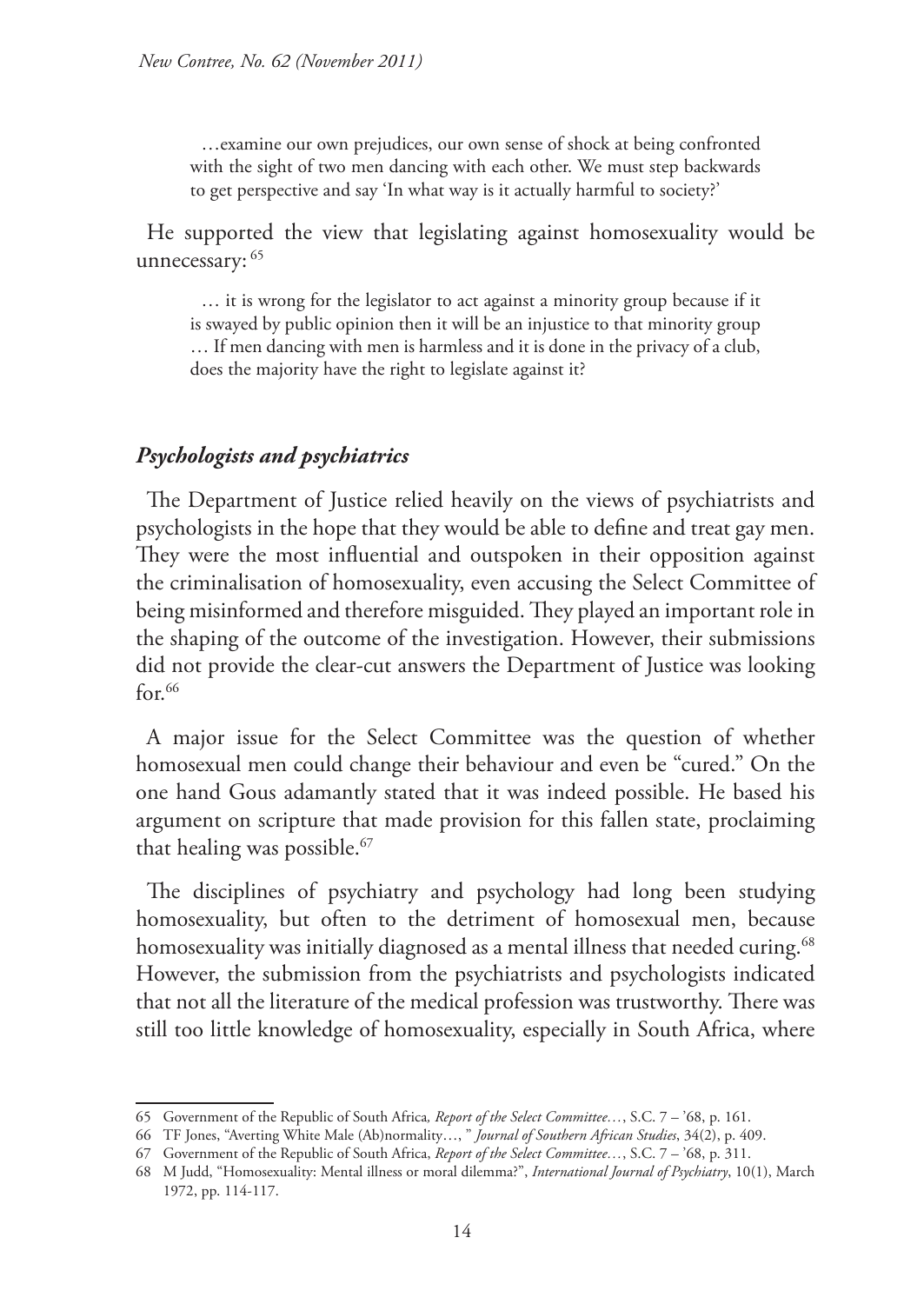little research had been conducted up till now.69 In their study of treatment in Britain, King, Smith and Bartlett expressed similar views, pointing out that professionals with hindsight realised that they lacked understanding of sexual behaviour within its social context. Their research showed:70

… how assumptions about public morality and professional authority can lead to the medicalization of human differences and the infringement of human rights. These assumptions sometimes lie at the heart of what we regard as mental pathology…

Some psychiatrists pointed out that the cause of homosexuality was either hereditary, cultural, and/or psychological, $71$  arguing that homosexuality was not anti-social but just as instinctive and hormonally driven as heterosexual behaviour. Moreover, additional submissions and testimonies stated homosexuality could not be cured.<sup>72</sup> However, one rather extraordinary question by the Select Committee, namely whether imprisonment could cure homosexuality, was rebuffed by an analogy that imprisonment was as futile as hoping to rehabilitate a chronic alcoholic by giving him occupational therapy in a brewery.<sup>73</sup> Psychiatrists from Cape Town put it succinctly:<sup>74</sup>

Imprisonment does not help the man to change. The harshness of the punishment seems to be grossly out of proportion to the social insignificance of the offence.

<sup>69</sup> Gous, confirmed the dearth of research in South Africa. Government of the Republic of South Africa*, Report of the Select Committee…*, S.C. 7 – '68, p. 308.

<sup>70</sup> M King, G Smith and A Bartlett, "Treatment of homosexuality in Britain since the 1959's – an oral history: The experience of professionals", *British Medical Journal*, BMJ, doi:10.1136/bmj.37984.496725.EE, 29 January, 2004, pp. 1; 3.

<sup>71</sup> GALA AM 2656, Submission by the Society of Psychiatrists and Neurologists of South Africa to the Select Committee, and a memorandum by the Cape Town branch of the Society of Neurologists and Psychiatrists of South Africa, and the Department of Psychiatry of the University of Cape Town, 28 March 1968.

<sup>72</sup> GALA AM 2656, Submission from the Department of Social Welfare and Pensions, 1968. GALA, AM 2656, Submission from JC van Rensburg, 26 February 1968; GALA, AM 2656, Letter from R de Villiers, 26 March 1968; GALA, AM 2656, submission from the Christian Citizenship Department of the Methodist Church of South Africa, 1968; GALA, AM 2656, Submission from Practising Private Psychiatrists in Cape Town, 26 March 1968; GALA, AM 2656, Submission from the South African Psychological Association, 20 March 1968; GALA AM 2656, Submission from the Cape Town Branch of the Society of Neurologists and Psychiatrists and of South Africa, 28 March 1968; Department of Psychiatry of the University of Cape Town, 28 March 1968; Government of the Republic of South Africa*, Report of the Select Committee…*, S.C. 7 – '68, pp. 126, 148.

<sup>73</sup> GALA, AM 2656, Letter from R de Villiers/Select Committee, 26 March 1968. Other analogies were: To punish a homosexual was like punishing someone for having freckles or hairy shoulders. See GALA AM 2656, A Campling, "Homosexuality. Sin or suffering?", *Personality,* 28 March 1968. Gaoling homosexual men was like imprisoning someone for being cripple or having a disease, punishing a homosexual was the equivalent of punishing someone because they had had a heart attack. See GALA, AM 2656, Submission from P Graham, 14 Feb. 1968. The government did not prosecute cripples or the mentally retarded, so why did they prosecute homosexual men for something they had no control over? GALA, AM 2656, Submission from JC van Rensburg, 26 February 1968.

<sup>74</sup> AM 2656, Submission from Practising Private Psychiatrists in Cape Town, 26 March 1968.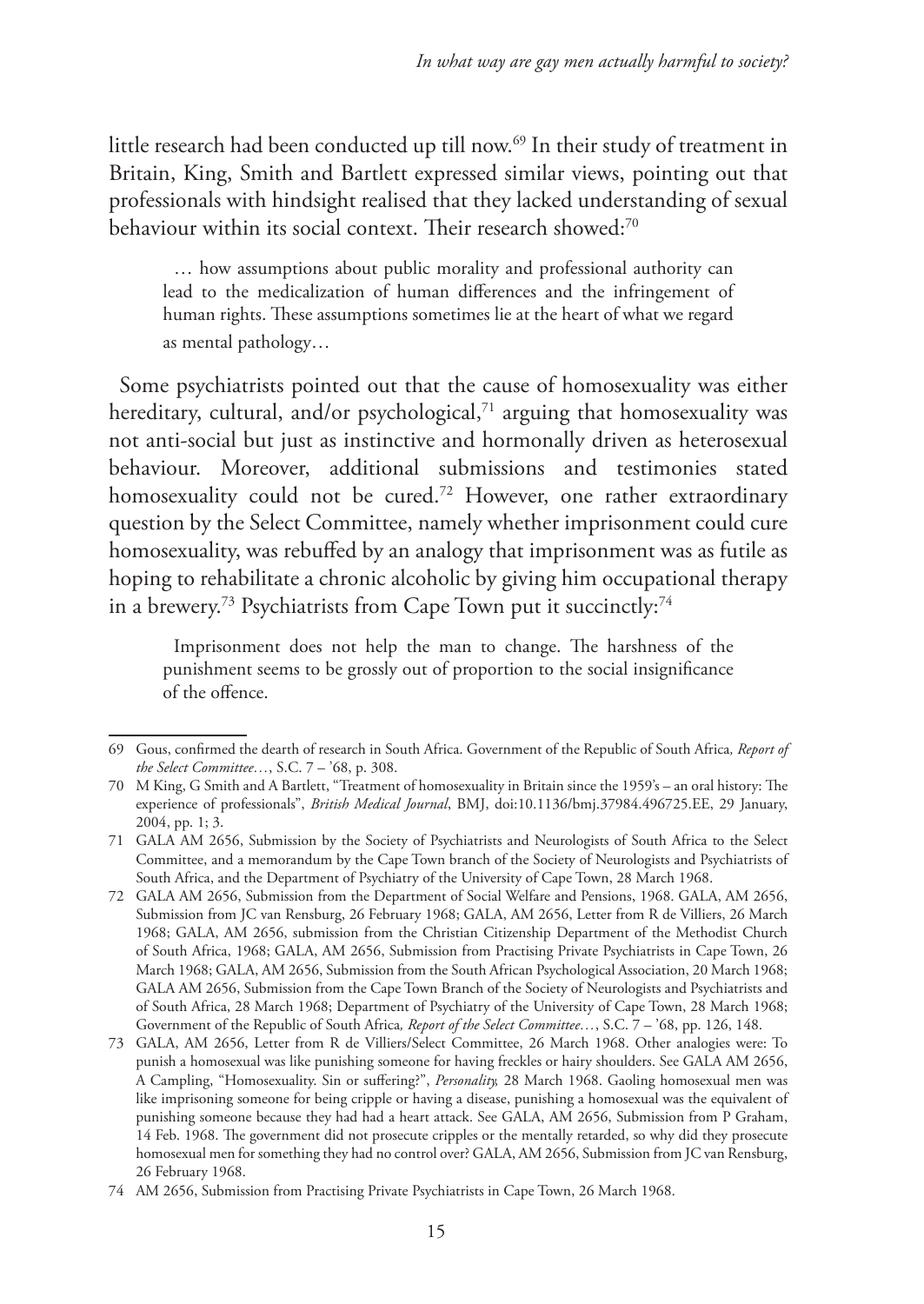Therefore, according to their views, the Amendment Bill would be ineffective. Instead, the solution to the homosexual "problem" was not cure, but acceptance. According to AM Lamont, Commissioner for Mental Health, psychiatric public health problems had received little recognition by the South African Health Services. Homosexuals were placed in mental hospitals and prisons, where a skeleton medical and nursing staff could not even cope with day-to-day medical care, let alone indulge in the research deemed necessary to control and 'treat' homosexual men. Furthermore, Lamont stated that homosexuality was definitely not a planned revolt against society's sexual morality and norms and that gay men did not aim to corrupt and degrade society.<sup>75</sup> For the psychiatrists this notion was grossly over-exaggerated.<sup>76</sup> Gay men did not threaten society because it was increasing – as Van Zyl maintained.

In his submission, Dr LF Freed corroborated the views of the liberal theologians, psychiatrists and psychologists.<sup>77</sup> He fervently denied that gay men were bent on corrupting the youth – one of the major concerns of the Select Committee: 78

There is no proof that homosexual men have any preference for young boys, any more than do heterosexuals for young girls.

Likewise, in their submission, the psychiatrists refuted the claim by some government officials and the Selects Committee's insistence that gay men were paedophiles, that it was therefore the duty of the government to protect all minors from seduction by gay men, and that heavy penalties were necessary.<sup>79</sup>

Furthermore, in its submission the Department of Welfare and Pensions pointed out that it was unnecessary to amend the law because the 1957 Sexual Offences Act and the Children's Act of 1960 protected minors from

<sup>75</sup> GALA, AM 2656, Submission from AM Lamont, Commissioner for Mental Health to the Secretary for Health, 1968.

<sup>76</sup> GALA AM 2656, Submission from the Society of Psychiatrists and Neurologists of South Africa, 28 March 1968.

<sup>77</sup> GALA AM 2656, Submission from the Cape Town Branch of the Society of Neurologists and Psychiatrists and of South Africa, 28 March 1968; GALA, AM 2656, Submission from Taylor, March 1968; GALA AM 2656 Submission from Reeves, 1968; GALA, GALA, AM 2656, Submission from Practising Private Psychiatrists in Cape Town and testimony from Gillis, 26 April, 1968. Also see Government of the Republic of South Africa*, Report of the Select Committee…*, S.C.  $7 - 68$ , p. 79.

<sup>78</sup> GALA AM 2656, Submission from Dr LF Freed 16 May 1968; AM 2656, Submission from Practising Private Psychiatrists in Cape Town, 26 March 1968.

<sup>79</sup> GALA, AM 2656 Submission from Practising Private Psychiatrists in Cape Town, 26 March 1968.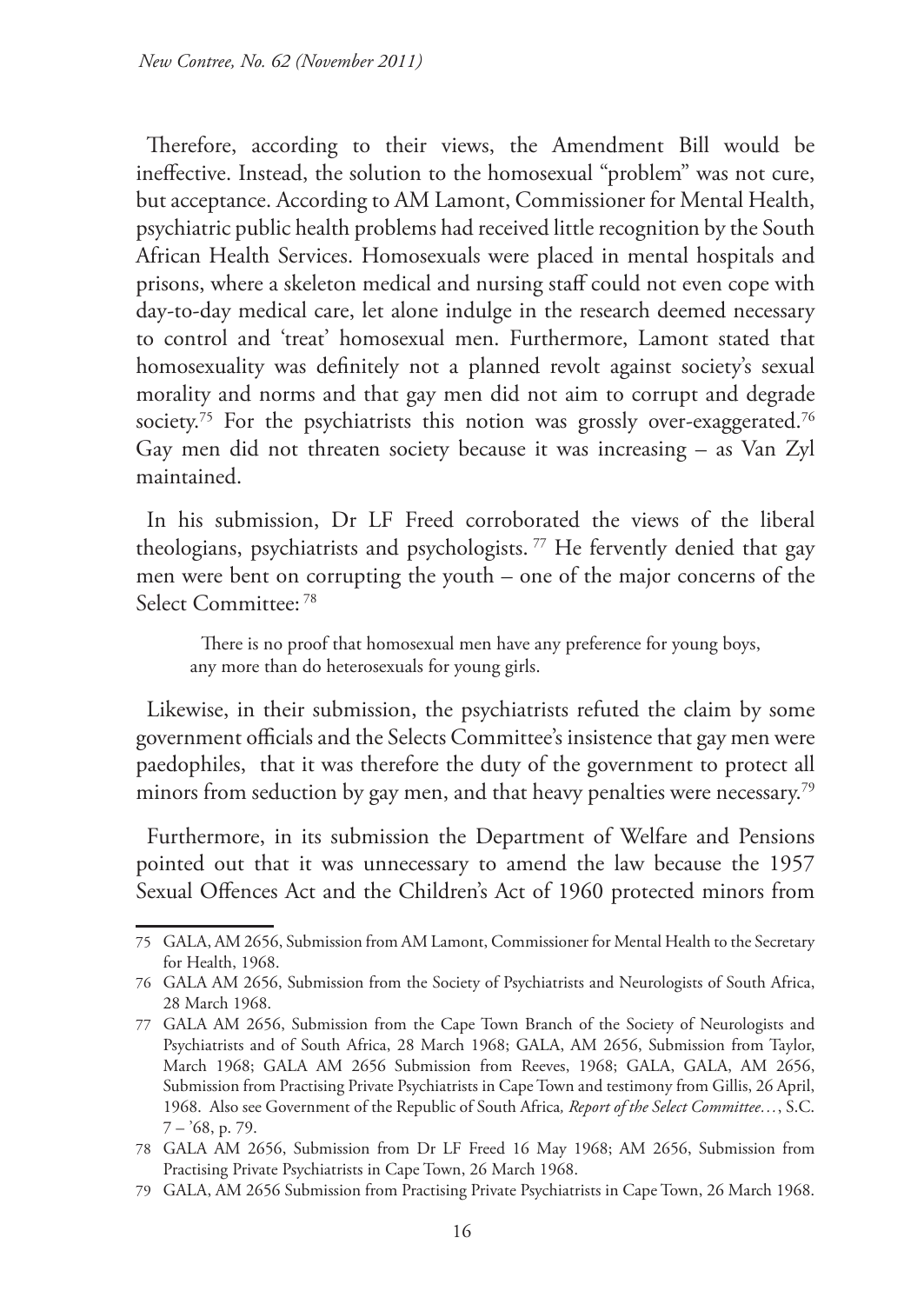seduction. 80 Therefore: 81

…to legislate indiscriminately against the very much larger proportion of homosexual men for whom children hold no sexual interest, in order to protect them from a few paedophiles, is therefore a misguided effort.

Some psychiatrists also argued that toleration did not mean South Africa would decline into degeneracy. Submissions from the Department of Welfare and Pensions indicated that it was actually the police who were the problem, not white, gay men.<sup>82</sup>

The Department had no complaints from the public about any incidences of white homosexuality. This was confirmed by a recent survey carried out at regional and branch offices of this Department. The Chief Welfare Officer in Pretoria said that although it was assumed that white homosexuality was practiced in Pretoria, it was not so widespread or conspicuous that it was a source of concern to the community. The Johannesburg Regional Office agreed. The manifestation of white homosexuality in Johannesburg could be described as "sporadic" and "incidental".83

#### *Other arguments*

Many submissions and testimonies by people from all walks of life questioned whether the proposed amendment would be effective.<sup>84</sup>

<sup>80</sup> GALA AM 2656, Submission from the Department of Social Welfare and Pensions to the Select Committee, 1968.

<sup>81</sup> GALA AM 2656, Submission from the Cape Town Branch of the Society of Neurologists and Psychiatrists and of South Africa, 28 March 1968.

<sup>82</sup> GALA AM 2656, Submission from the Department of Social Welfare and Pensions to the Select Committee, 1968.

<sup>83</sup> GALA AM 2656, Submission from the Department of Social Welfare and Pensions to the Select Committee, 1968.

<sup>84</sup> GALA, AM 2656, Submissions from: MA Boehmke, (Senior Lecturer in Law) and JB du Toit, (Professor in Sociology), University College, Western Cape, 1968; University of the Witwatersrand, 1968; Practising Private Psychiatrists in Cape Town, 26 March 1968; Cape Town Branch of the Society of Neurologists and Psychiatrists and of South Africa, 28 March 1968; "Samaritian", *Eastern Province Herald* , 13 February 1968; Dr RE Hemphill to the Secretary of the House of Assembly, 28 March 1968; JC van Rensburg, 26 February 1968; Letter, James Locke/Select Committee, 26 February 1968; Dr A Levin, 28 February 1968; R de Villiers/Select Committee, 26 March 1968; AM Lamont, Commissioner for Mental Health to the Secretary for Health, circa 1968; P Graham, 14 February 1968 and Dr van Niekerk and C Dugard, "The Treatment of the Problem of Homosexual Conduct in Some Foreign Legal Systems", 1968.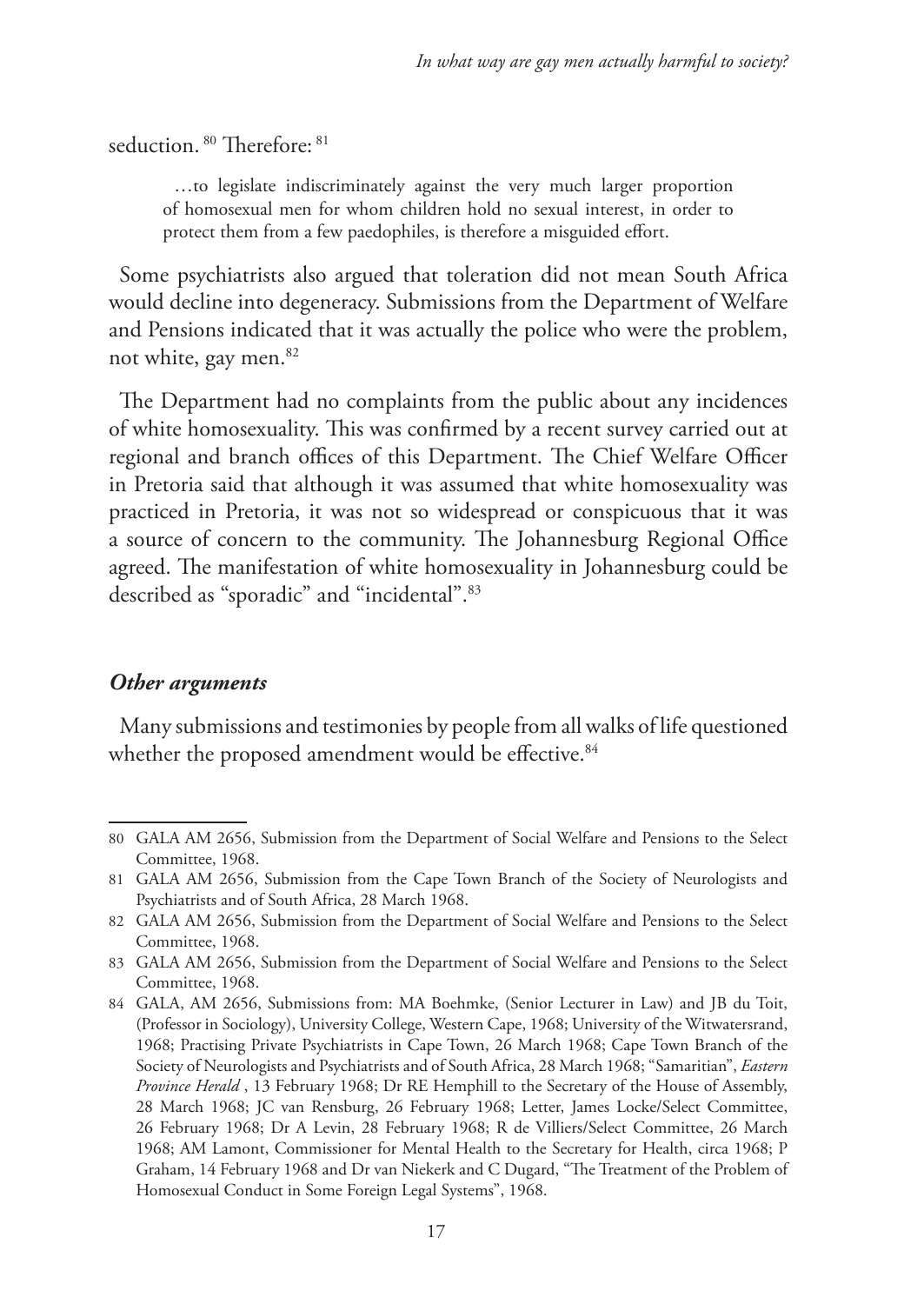These revolved around three issues: the implementation of the law; whether homosexuality could be controlled as it was seen as a threat; and whether or not it could be "cured." MA Boehmke and JB du Toit alerted the committee to the fact that there is "good law" and "bad law". Good law is specific and applicable in practice. There must be proof of law-breaking, conviction, and punishment. If a law could not produce these results it would be brought into disrepute. The proposed Amendment Bill was perceived as an example of bad law because no serious attempt was made by the authorities of the time to "apply" it.<sup>85</sup> Applying the law was impractical as it would be impossible to detect private homosexual acts. The only way the Amendment Bill could be enforced was by spying and bashing down bedroom doors,<sup>86</sup> leading to expensive police traps. This could create the potential for a "medieval witchhunt" and would not be the policing of morality. The police could end up wasting their time investigating malicious rumours, not to mention the police labour necessary to implement the new law.<sup>87</sup> In addition, the police would never be able to find those homosexual men in long-term relationships. Those arrested were usually "careless exhibitionists" who did not represent all homosexual men. An amendment to the Sexual Offences Act would therefore only endanger gay men, not eliminate homosexuality.<sup>88</sup> It was impossible for British law officials to carry out the law effectively, and was considered not to be worth the paper it was written on:<sup>89</sup>

The law making homosexuality illegal in the United Kingdom failed totally to put down or control homosexuality between adults, attempts to control it gave rise to hardship, to sordid evils and to impeded treatment and medical research.

The situation in America was similar. From 1930 to 1939 there were only 1396 arrests for sodomy in New York, yet it was conservatively estimated that there were ten million homosexual acts committed during the same time. From 1950 to 1954 only 89 sodomy cases had been reported.<sup>90</sup> Thus,

<sup>85</sup> GALA, AM 2656, Submission from MA Boehmke, (Senior Lecturer in Law) and JB du Toit, (Professor in Sociology), University College, Western Cape, 1968.

<sup>86</sup> GALA AM 2656, "Samaritian", *Eastern Province Herald*, 13 February 1968.

<sup>87</sup> GALA, AM 2656, Submission from P Graham, 14 February 1968.

<sup>88</sup> Submission of the Cape Town Branch of the Society of Psychiatrists and Neurologists of South Africa and the Department of Psychiatry of the University of Cape Town to the Select Committee, 26 April 1968 (Government of the Republic of South Africa*, Report of the Select Committee…*, S.C.  $7 - 68$ , p. 80).

<sup>89</sup> GALA, AM 2656, Submission from Practising Private Psychiatrists in Cape Town, 26 March 1968.

<sup>90</sup> N St John Stevan,"The Homosexual in America", *Life, Death and the Law* as quoted in the submission from B van Niekerk and C Dugard, 1968.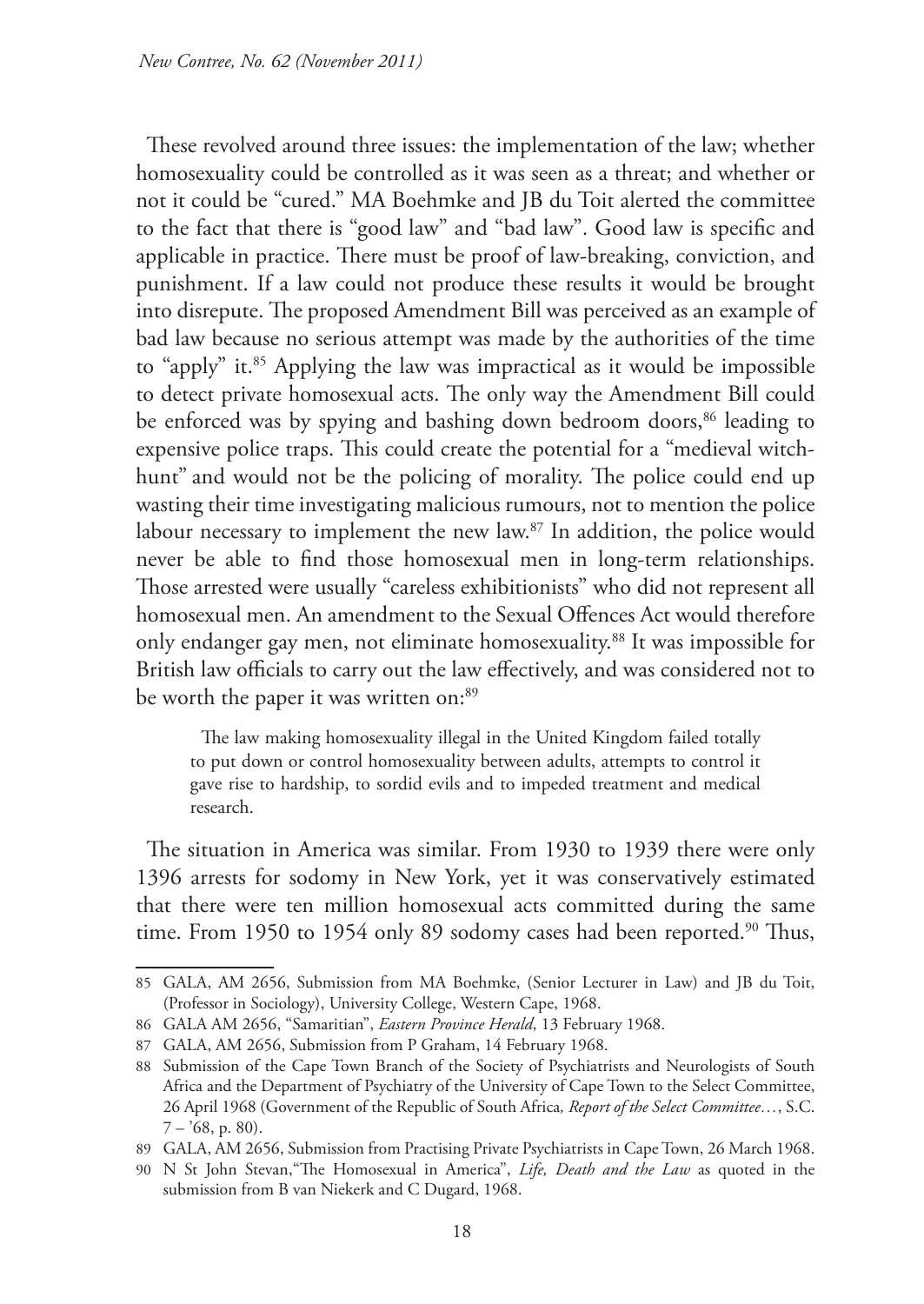though there was punitive legislation in place to prevent it, the possibility to control, let alone eliminate homosexuality, was almost impossible. So how, it was questioned, did the Select Committee reason that an amendment to the Sexual Offences Act in South Africa would eliminate homosexuality?<sup>91</sup>

# **The outcome**

Despite the strong evidence from the psychiatrists and psychologists, as well as some theologians, it did not carry enough clout to forestall harsher measures against gay men. The recommended amendments to the Sexual Offences Act were passed into law on 9 May 1969 and was called the Immorality Amendment Act of 1969. A crucial part of the argument to incorporate laws against homosexuality in the Act was the definition of "unnatural offence". The Act now clarified this: 92

The crime in South African law of committing an 'unnatural offence' is constituted any 'gratification of sexual lust in a manner contrary to the order of nature.

Homosexual acts were contrary to the "order of nature" so they were unnatural offences and illegal. Thus, despite the fact that sex between men was already prohibited under the common law crime of sodomy, Section 14 of the 1969 Act made it an extremely serious crime for a man to have sex with another male under the age of nineteen. This was designed to prevent "child molestation" by protecting teenage boys.<sup>93</sup>

In addition, Section 20(A) of the Act, colloquially known as the "men at a party" clause, prohibited any form of sexual activity between two men at a party where "party" was defined as any occasion where more than two men were present. This meant that gay clubs and gay restaurants were theoretically operating illegally. However, homosexual acts in private were not criminalized.94

<sup>91</sup> GALA, AM 2656, Submission from Practising Private Psychiatrists in Cape Town, 26 March 1968.

<sup>92</sup> G Isaacs and B McKendrick, *Male homosexuality in South Africa.* p. 147.

<sup>93</sup> M Gevisser, "A different fight for freedom…", M Gevisser & E Cameron, *Defiant desire*…, p. 35.

<sup>94</sup> On this score it echoed the recommendation of the Wolfenden report that homosexual behaviour between consenting adults in private should no longer be a criminal offence. Society and the law should give individuals freedom of choice and action as far as private morality was concerned.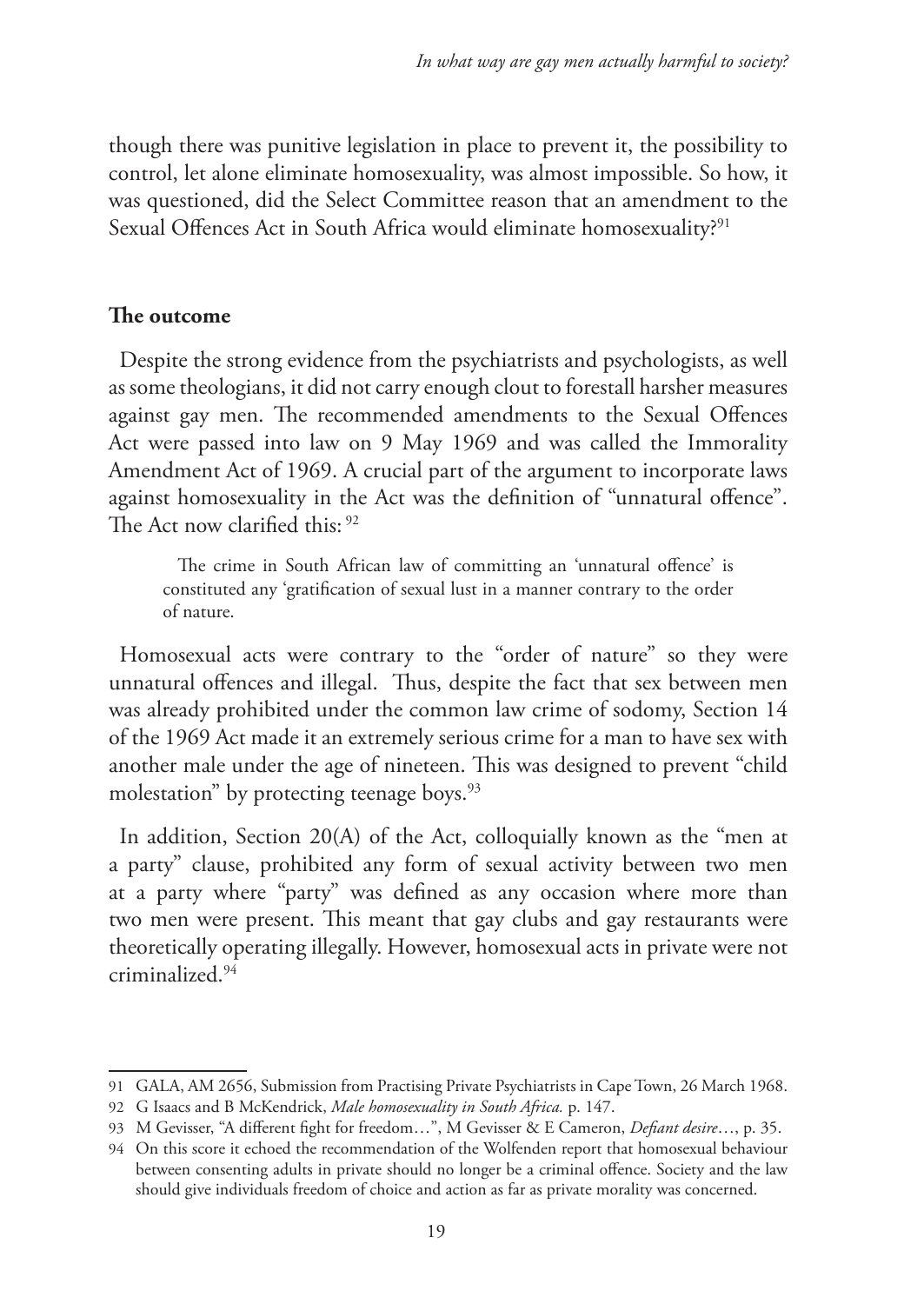As with matters such as race, the government was again out of sync with the prevailing views in numerous countries in the Western world where homosexuality was decriminalised by the end of the 1960s.<sup>95</sup> The message from the authorities was clear: there would be no relaxation of the legal prohibitions concerning homosexuality.

#### **Conclusion**

The deep-rooted conservatism of the powers that be prevailed. The state asserted its right to legislate morality as manifested in the hard line the Select Committee took. The strong arguments from some church representatives as well as the medical and legal fraternities were discarded. Instead the Select Committee opted to adhere to stereotypes of gay men fed by a narrow interpretation of the Bible. Consequently, it chose to recommend very specific and strict measures against gay men. Clearly the time was not yet ripe for liberalising sexuality in South Africa.

The upshot was that for the next 25 years gay men were in danger to be criminalised for their sexuality. Prejudice as well condemnation of gay men were common. They had no choice but to go underground. South Africa could continue to follow its conservative, Christian tradition, with no visible threat to its power or well-established hegemonic masculinity. Nevertheless, it is significant to note that, despite the outcome, some liberal South Africans stood up for gay rights in 1968.

As late as 1982, Edwin Cameron referred to a text book on South African criminal law which stated that:96

…the crime in South African law of committing an "unnatural sexual offence" is constituted by any "gratification of sexual lust in a manner contrary to the order of nature.

And public opinion is:

…not yet ready to accept the abolition of sodomy (and other 'unnatural' acts) as criminal even when practised in private between consenting adults.

Two years later, this was corroborated by a survey conducted by the Human

<sup>95</sup> TF Jones, "Averting white male (Ab)normality…, " *Journal of Southern African Studies*, 34(2), p. 402.

<sup>96</sup> E Cameron, *Untitled talk delivered to GASA convention,* Johannesburg, 31 May 1985, pp. 1-2.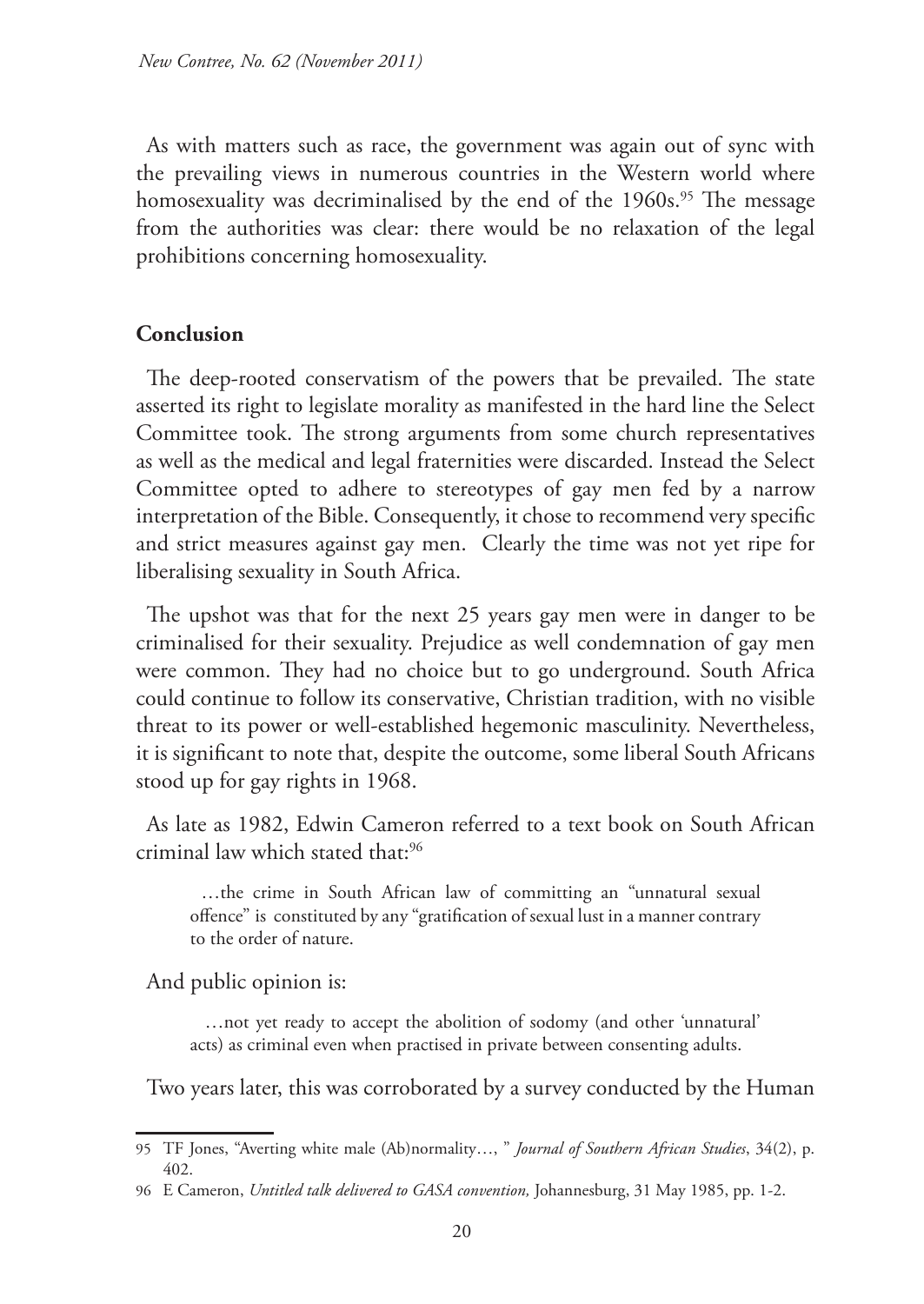Sciences Research Council, in which 70% of white respondents felt that homosexuality between consenting adults should not be de-criminalised.<sup>97</sup> Only in the 1990s would homosexual men receive legal freedom in South Africa.

<sup>97</sup> LE Glanz, *Attitudes of white South Africans towards certain legal rights of homosexuals*. Memorandum submitted to the President's Council. Pretoria (Human Sciences Research Council, 1987).